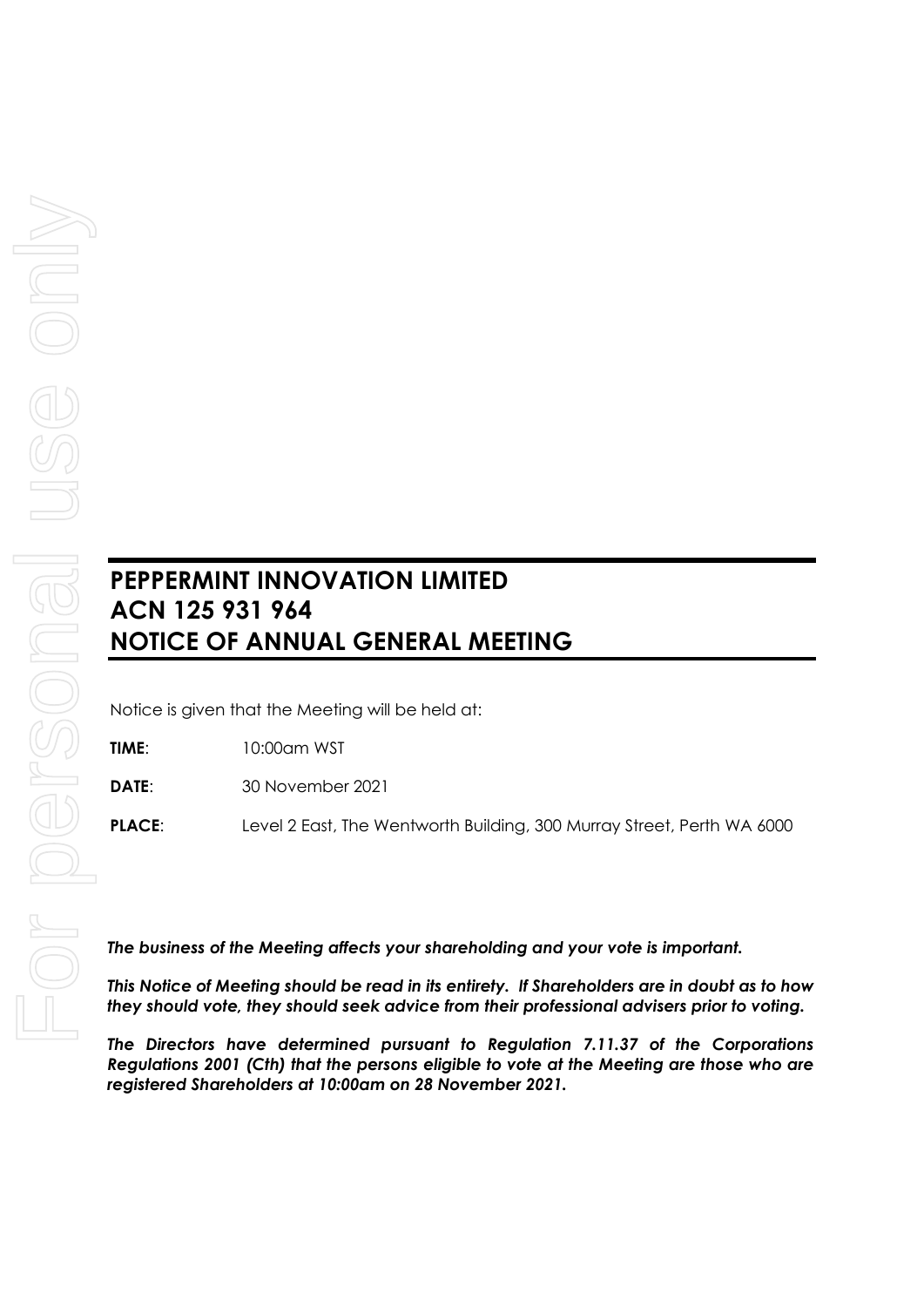## **BUSINESS OF THE MEETING**

#### **AGENDA**

## **1. FINANCIAL STATEMENTS AND REPORTS**

To receive and consider the annual financial report of the Company for the financial year ended 30 June 2021 together with the declaration of the Directors, the Director's report, the Remuneration Report and the auditor's report.

#### **2. RESOLUTION 1 – ADOPTION OF REMUNERATION REPORT**

To consider and, if thought fit, to pass, with or without amendment, the following resolution as a **non-binding resolution**:

*"That, for the purposes of section 250R(2) of the Corporations Act and for all other purposes, approval is given for the adoption of the Remuneration Report as contained in the Company's annual financial report for the financial year ended 30 June 2021."*

#### **Note: the vote on this Resolution is advisory only and does not bind the Directors or the Company.**

A voting prohibition statement applies to this Resolution. Please see below.

#### **3. RESOLUTION 2 – RE-ELECTION OF DIRECTOR – MATTHEW CAHILL**

To consider and, if thought fit, to pass, with or without amendment, the following resolution as an **ordinary resolution**:

*"That, for the purpose of clause 14.2 of the Constitution, Listing Rule 14.5 and for all other purposes, Matthew Cahill, a Director, retires by rotation, and being eligible, is re-elected as a Director."*

## **4. RESOLUTION 3 – APPROVAL OF 7.1A MANDATE**

To consider and, if thought fit, to pass the following resolution as a **special resolution**:

*"That, for the purposes of Listing Rule 7.1A and for all other purposes, approval is given for the Company to issue up to that number of Equity Securities equal to 10% of the issued capital of the Company at the time of issue, calculated in accordance with the formula prescribed in Listing Rule 7.1A.2 and otherwise on the terms and conditions set out in the Explanatory Statement."*

#### **5. RESOLUTION 4 – ADOPTION OF INCENTIVE PERFORMANCE RIGHTS PLAN**

To consider and, if thought fit, to pass, with or without amendment, the following resolution as an **ordinary resolution**:

*"That, for the purposes of Listing Rule 7.2 (Exception 13(b)) and for all other purposes, approval is given for the Company to adopt an employee incentive scheme titled Incentive Performance Rights Plan and for the issue of a maximum of 56,200,000 securities under that Plan, on the terms and conditions set out in the Explanatory Statement."*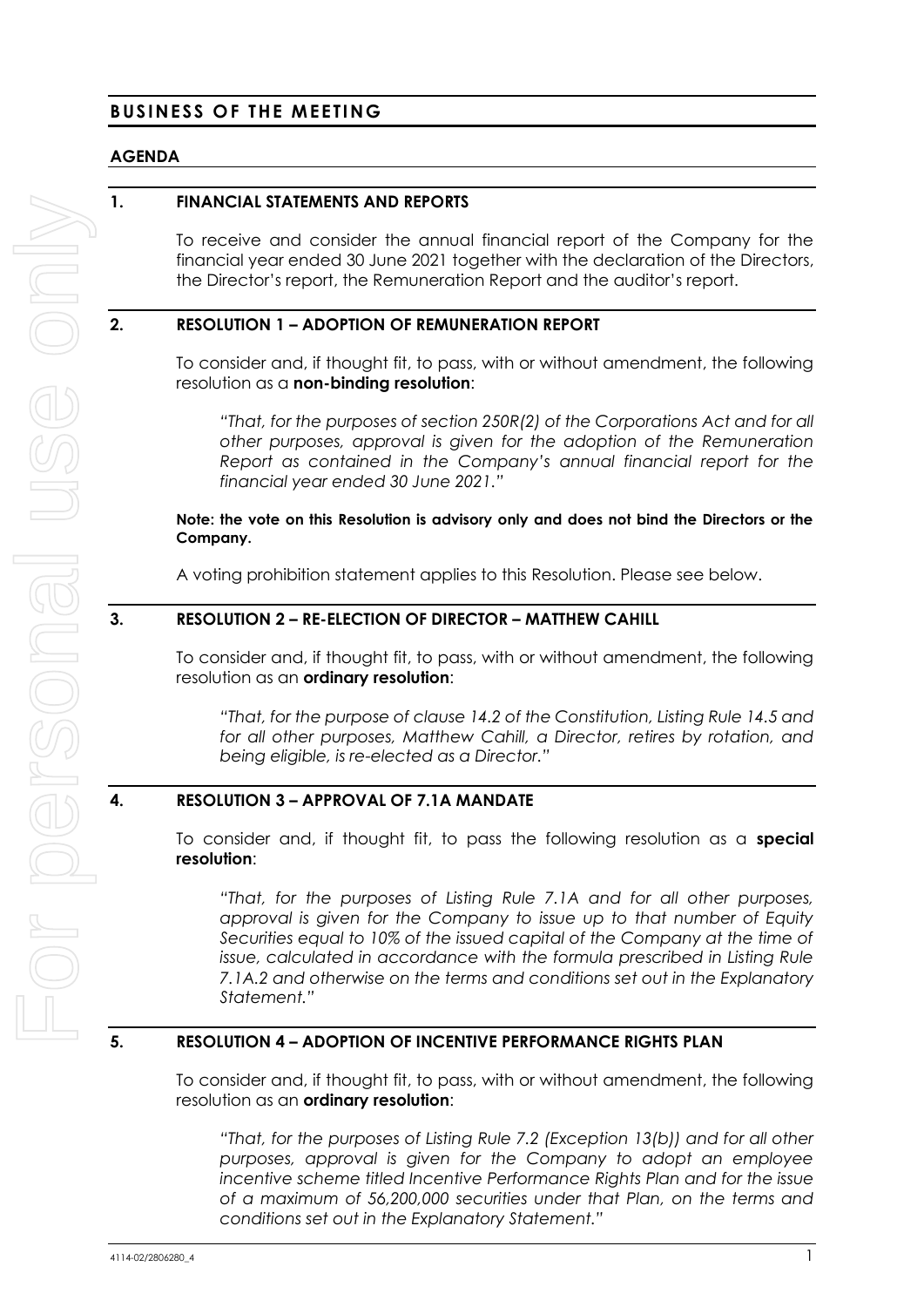A voting exclusion statement and voting prohibition statement applies to this Resolution. Please see below.

## **6. RESOLUTION 5 – ISSUE OF INCENTIVE PERFORMANCE RIGHTS TO DIRECTOR – ANTHONY KAIN**

To consider and, if thought fit, to pass the following resolution as an **ordinary resolution**:

*"That, for the purposes of section 195(4) and section 208 of the Corporations Act, Listing Rule 10.14 and for all other purposes, approval is given for the Company to issue up to 15,000,000 Performance Rights to Anthony Kain (or his nominee) under the Incentive Performance Rights Plan on the terms and conditions set out in the Explanatory Statement."*

A voting exclusion statement and voting prohibition statement applies to this Resolution. Please see below.

## **7. RESOLUTION 6 – ISSUE OF INCENTIVE PERFORMANCE RIGHTS TO DIRECTOR – CHRIS KAIN**

To consider and, if thought fit, to pass the following resolution as an **ordinary resolution**:

*"That, for the purposes of section 195(4) and section 208 of the Corporations Act, Listing Rule 10.14 and for all other purposes, approval is given for the Company to issue up to 15,000,000 Performance Rights to Chris Kain (or his nominee) under the Incentive Performance Rights Plan on the terms and conditions set out in the Explanatory Statement."*

A voting exclusion statement and voting prohibition statement applies to this Resolution. Please see below.

## **8. RESOLUTION 7 – ISSUE OF INCENTIVE PERFORMANCE RIGHTS TO DIRECTOR – MATTHEW CAHILL**

To consider and, if thought fit, to pass the following resolution as an **ordinary resolution**:

*"That, for the purposes of section 195(4) and section 208 of the Corporations Act, Listing Rule 10.14 and for all other purposes, approval is given for the Company to issue up to 1,500,000 Performance Rights to Matthew Cahill (or his nominee) under the Incentive Performance Rights Plan on the terms and conditions set out in the Explanatory Statement."*

A voting exclusion statement and voting prohibition statement applies to this Resolution. Please see below.

**Dated: 22 October 2021**

**By order of the Board**

**Anthony Kain Director/Company Secretary**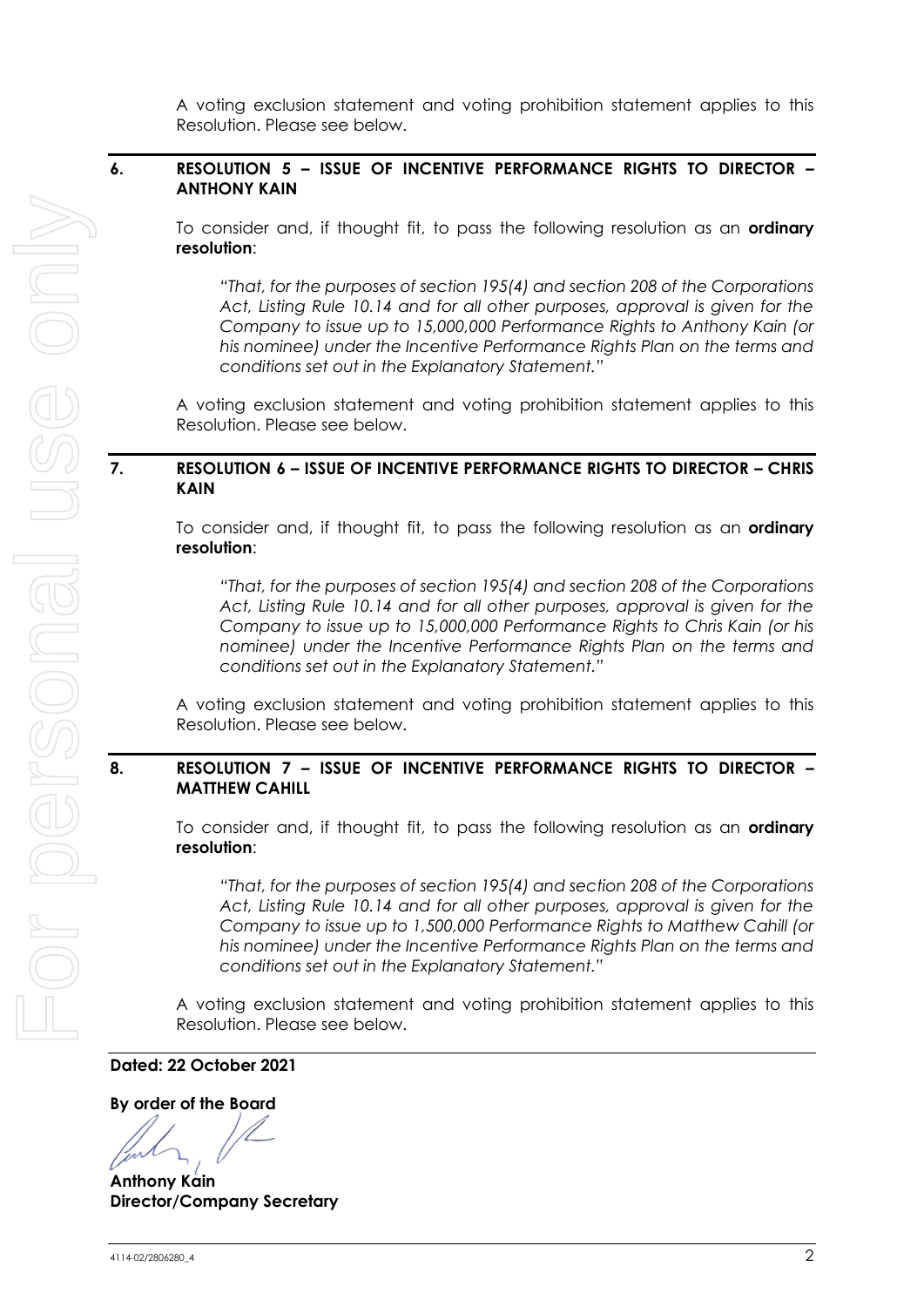#### **Voting Prohibition Statements**

| <b>Resolution 1-</b><br><b>Adoption of</b>                                                              | A vote on this Resolution must not be cast (in any capacity) by or on behalf of<br>either of the following persons:                                                                                                                                                                                                                                                                                                                                                                                                                                                                     |                                                                                                                                                                                                                  |  |  |  |  |  |
|---------------------------------------------------------------------------------------------------------|-----------------------------------------------------------------------------------------------------------------------------------------------------------------------------------------------------------------------------------------------------------------------------------------------------------------------------------------------------------------------------------------------------------------------------------------------------------------------------------------------------------------------------------------------------------------------------------------|------------------------------------------------------------------------------------------------------------------------------------------------------------------------------------------------------------------|--|--|--|--|--|
| <b>Remuneration Report</b>                                                                              | (a)                                                                                                                                                                                                                                                                                                                                                                                                                                                                                                                                                                                     | a member of the Key Management Personnel, details of whose<br>remuneration are included in the Remuneration Report; or                                                                                           |  |  |  |  |  |
|                                                                                                         | (b)                                                                                                                                                                                                                                                                                                                                                                                                                                                                                                                                                                                     | a Closely Related Party of such a member.                                                                                                                                                                        |  |  |  |  |  |
|                                                                                                         | However, a person (the <b>voter</b> ) described above may cast a vote on this<br>Resolution as a proxy if the vote is not cast on behalf of a person described<br>above and either:                                                                                                                                                                                                                                                                                                                                                                                                     |                                                                                                                                                                                                                  |  |  |  |  |  |
|                                                                                                         | (a)                                                                                                                                                                                                                                                                                                                                                                                                                                                                                                                                                                                     | the voter is appointed as a proxy by writing that specifies the way<br>the proxy is to vote on this Resolution; or                                                                                               |  |  |  |  |  |
|                                                                                                         | (b)                                                                                                                                                                                                                                                                                                                                                                                                                                                                                                                                                                                     | the voter is the Chair and the appointment of the Chair as proxy:                                                                                                                                                |  |  |  |  |  |
|                                                                                                         |                                                                                                                                                                                                                                                                                                                                                                                                                                                                                                                                                                                         | does not specify the way the proxy is to vote on this<br>(i)<br>Resolution; and                                                                                                                                  |  |  |  |  |  |
|                                                                                                         |                                                                                                                                                                                                                                                                                                                                                                                                                                                                                                                                                                                         | expressly authorises the Chair to exercise the proxy even though this Resolution<br>is connected directly or indirectly with the remuneration of a member of the<br>Key Management Personnel.                    |  |  |  |  |  |
| <b>Resolution 4-</b><br><b>Adoption of Incentive</b>                                                    |                                                                                                                                                                                                                                                                                                                                                                                                                                                                                                                                                                                         | A person appointed as a proxy must not vote, on the basis of that<br>appointment, on this Resolution if:                                                                                                         |  |  |  |  |  |
| <b>Performance Rights</b><br>Plan                                                                       | (a)                                                                                                                                                                                                                                                                                                                                                                                                                                                                                                                                                                                     | the proxy is either:                                                                                                                                                                                             |  |  |  |  |  |
|                                                                                                         |                                                                                                                                                                                                                                                                                                                                                                                                                                                                                                                                                                                         | (i)<br>a member of the Key Management Personnel; or                                                                                                                                                              |  |  |  |  |  |
|                                                                                                         |                                                                                                                                                                                                                                                                                                                                                                                                                                                                                                                                                                                         | (ii)<br>a Closely Related Party of such a member; and                                                                                                                                                            |  |  |  |  |  |
|                                                                                                         | (b)                                                                                                                                                                                                                                                                                                                                                                                                                                                                                                                                                                                     | the appointment does not specify the way the proxy is to vote<br>on this Resolution.                                                                                                                             |  |  |  |  |  |
|                                                                                                         |                                                                                                                                                                                                                                                                                                                                                                                                                                                                                                                                                                                         | However, the above prohibition does not apply if:                                                                                                                                                                |  |  |  |  |  |
|                                                                                                         | (a)<br>the proxy is the Chair; and                                                                                                                                                                                                                                                                                                                                                                                                                                                                                                                                                      |                                                                                                                                                                                                                  |  |  |  |  |  |
|                                                                                                         | (b)                                                                                                                                                                                                                                                                                                                                                                                                                                                                                                                                                                                     | (b) the appointment expressly authorises the Chair to exercise<br>the proxy even though this Resolution is connected directly or<br>indirectly with remuneration of a member of the Key<br>Management Personnel. |  |  |  |  |  |
| <b>Resolutions 5-7-</b><br><b>Issue of Incentive</b><br><b>Performance Rights to</b><br><b>Director</b> | In accordance with section 224 of the Corporations Act, a vote on this<br>Resolution must not be cast (in any capacity) by or on behalf of a related<br>party of the Company to whom the Resolution would permit a financial<br>benefit to be given, or an associate of such a related party (Resolutions 5<br>to 7 Excluded Party). However, the above prohibition does not apply if the<br>vote is cast by a person as proxy appointed by writing that specifies how<br>the proxy is to vote on the Resolution and it is not cast on behalf of a<br>Resolution 5 to 7 Excluded Party. |                                                                                                                                                                                                                  |  |  |  |  |  |
|                                                                                                         | In accordance with section 250BD of the Corporations Act, a person<br>appointed as a proxy must not vote, on the basis of that appointment, on<br>this Resolution if:                                                                                                                                                                                                                                                                                                                                                                                                                   |                                                                                                                                                                                                                  |  |  |  |  |  |
|                                                                                                         | (a)                                                                                                                                                                                                                                                                                                                                                                                                                                                                                                                                                                                     | the proxy is either:                                                                                                                                                                                             |  |  |  |  |  |
|                                                                                                         |                                                                                                                                                                                                                                                                                                                                                                                                                                                                                                                                                                                         | (i)<br>a member of the Key Management Personnel; or                                                                                                                                                              |  |  |  |  |  |
|                                                                                                         |                                                                                                                                                                                                                                                                                                                                                                                                                                                                                                                                                                                         | (ii)<br>a Closely Related Party of such a member; and                                                                                                                                                            |  |  |  |  |  |
|                                                                                                         | (b)                                                                                                                                                                                                                                                                                                                                                                                                                                                                                                                                                                                     | the appointment does not specify the way the proxy is to vote<br>on this Resolution.                                                                                                                             |  |  |  |  |  |
|                                                                                                         |                                                                                                                                                                                                                                                                                                                                                                                                                                                                                                                                                                                         | Provided the Chair is not a Resolution 5 to 7 Excluded Party, the above<br>prohibition does not apply if:                                                                                                        |  |  |  |  |  |
|                                                                                                         | (a)                                                                                                                                                                                                                                                                                                                                                                                                                                                                                                                                                                                     | the proxy is the Chair; and                                                                                                                                                                                      |  |  |  |  |  |
|                                                                                                         | (b)                                                                                                                                                                                                                                                                                                                                                                                                                                                                                                                                                                                     | the appointment expressly authorises the Chair to exercise the<br>proxy even though this Resolution is connected directly or                                                                                     |  |  |  |  |  |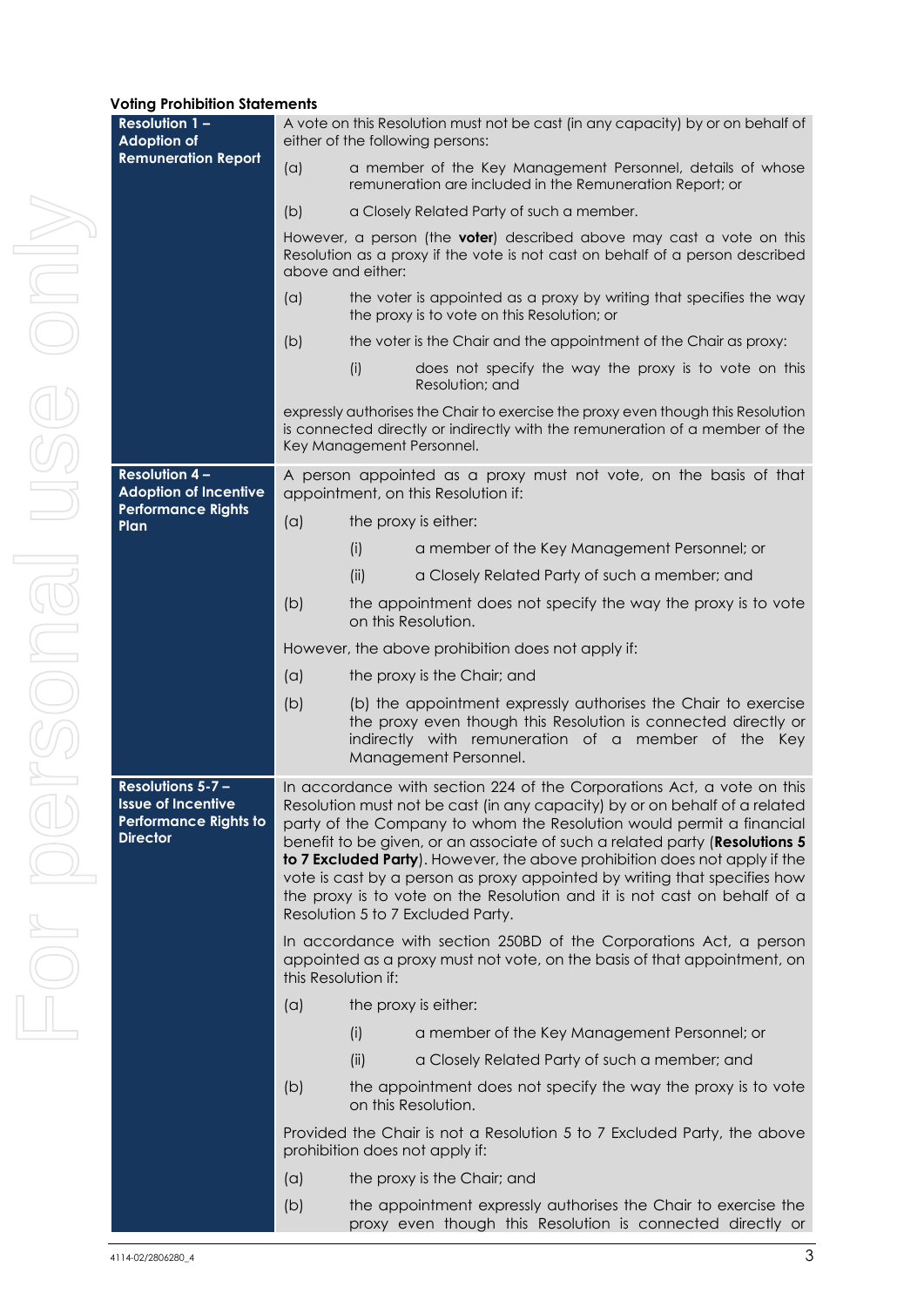indirectly with remuneration of a member of the Key Management Personnel.

#### **Voting Exclusion Statements**

In accordance with Listing Rule 14.11, the Company will disregard any votes cast in favour of the Resolution set out below by or on behalf of the following persons:

| <b>Resolution 4 - Adoption of</b><br><b>Incentive Performance</b><br><b>Rights Plan</b>     | A person who is eligible to participate in the employee incentive<br>scheme or an associate of that person or those persons.                                                                                                          |
|---------------------------------------------------------------------------------------------|---------------------------------------------------------------------------------------------------------------------------------------------------------------------------------------------------------------------------------------|
| Resolution 5 – Issue of<br><b>Incentive Performance</b><br><b>Rights to Director</b>        | Any person referred to in Listing Rule 10.14.1, 10.14.2 or 10.14.3 who<br>is eligible to participate in the employee incentive scheme in<br>question (including Anthony Kain) or an associate of that person or<br>those persons.     |
| Resolution 6 – Issue of<br><b>Incentive Performance</b><br><b>Rights to Director</b>        | Any person referred to in Listing Rule 10.14.1, 10.14.2 or 10.14.3 who<br>is eligible to participate in the employee incentive scheme in<br>question (including Christopher Kain) or an associate of that person<br>or those persons. |
| <b>Resolution 7 - Issue of</b><br><b>Incentive Performance</b><br><b>Rights to Director</b> | Any person referred to in Listing Rule 10.14.1, 10.14.2 or 10.14.3 who<br>is eligible to participate in the employee incentive scheme in<br>question (including Matthew Cahill) or an associate of that person<br>or those persons.   |

However, this does not apply to a vote cast in favour of the Resolution by:

- (a) a person as a proxy or attorney for a person who is entitled to vote on the Resolution, in accordance with the directions given to the proxy or attorney to vote on the Resolution in that way; or
- (b) the Chair as proxy or attorney for a person who is entitled to vote on the Resolution, in accordance with a direction given to the Chair to vote on the Resolution as the Chair decides; or
- (c) a holder acting solely in a nominee, trustee, custodial or other fiduciary capacity on behalf of a beneficiary provided the following conditions are met:
	- (i) the beneficiary provides written confirmation to the holder that the beneficiary is not excluded from voting, and is not an associate of a person excluded from voting, on the Resolution; and
	- (ii) the holder votes on the Resolution in accordance with directions given by the beneficiary to the holder to vote in that way.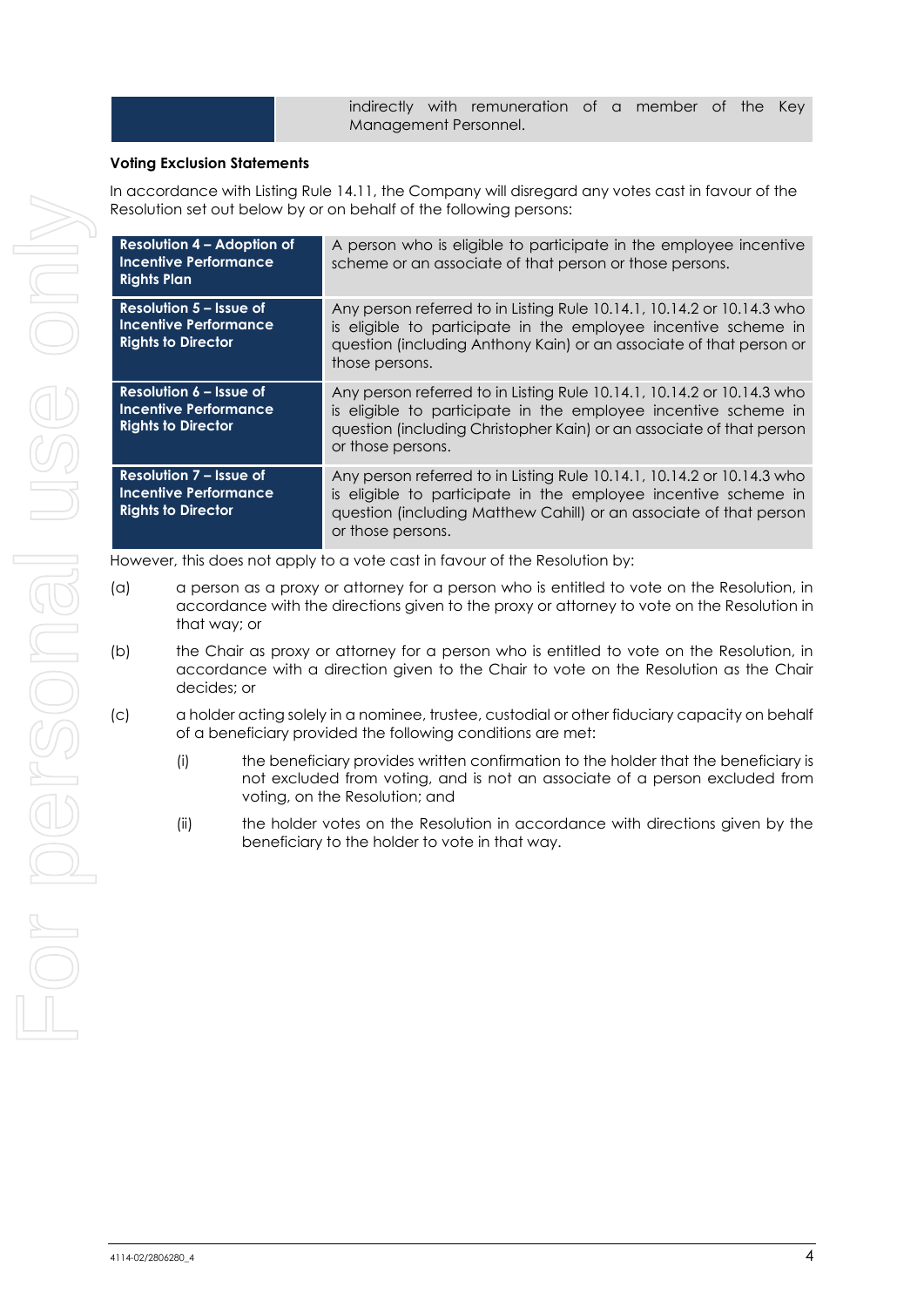#### **Voting by proxy**

To vote by proxy, please complete and sign the enclosed proxy form and return by the time and in accordance with the instructions set out on the proxy form.

In accordance with section 249L of the Corporations Act, Shareholders are advised that:

- each Shareholder has a right to appoint a proxy;
- the proxy need not be a Shareholder of the Company; and
- a Shareholder who is entitled to cast two or more votes may appoint two proxies and may specify the proportion or number of votes each proxy is appointed to exercise. If the member appoints two proxies and the appointment does not specify the proportion or number of the member's votes, then in accordance with section 249X(3) of the Corporations Act, each proxy may exercise one-half of the votes.

Shareholders and their proxies should be aware that:

- if proxy holders vote, they must cast all directed proxies as directed; and
- any directed proxies which are not voted will automatically default to the Chair, who must vote the proxies as directed.

#### **Voting in person**

To vote in person, attend the Meeting at the time, date and place set out above.

*Should you wish to discuss the matters in this Notice of Meeting please do not hesitate to contact the Company Secretary on +61 8 6255 5504.*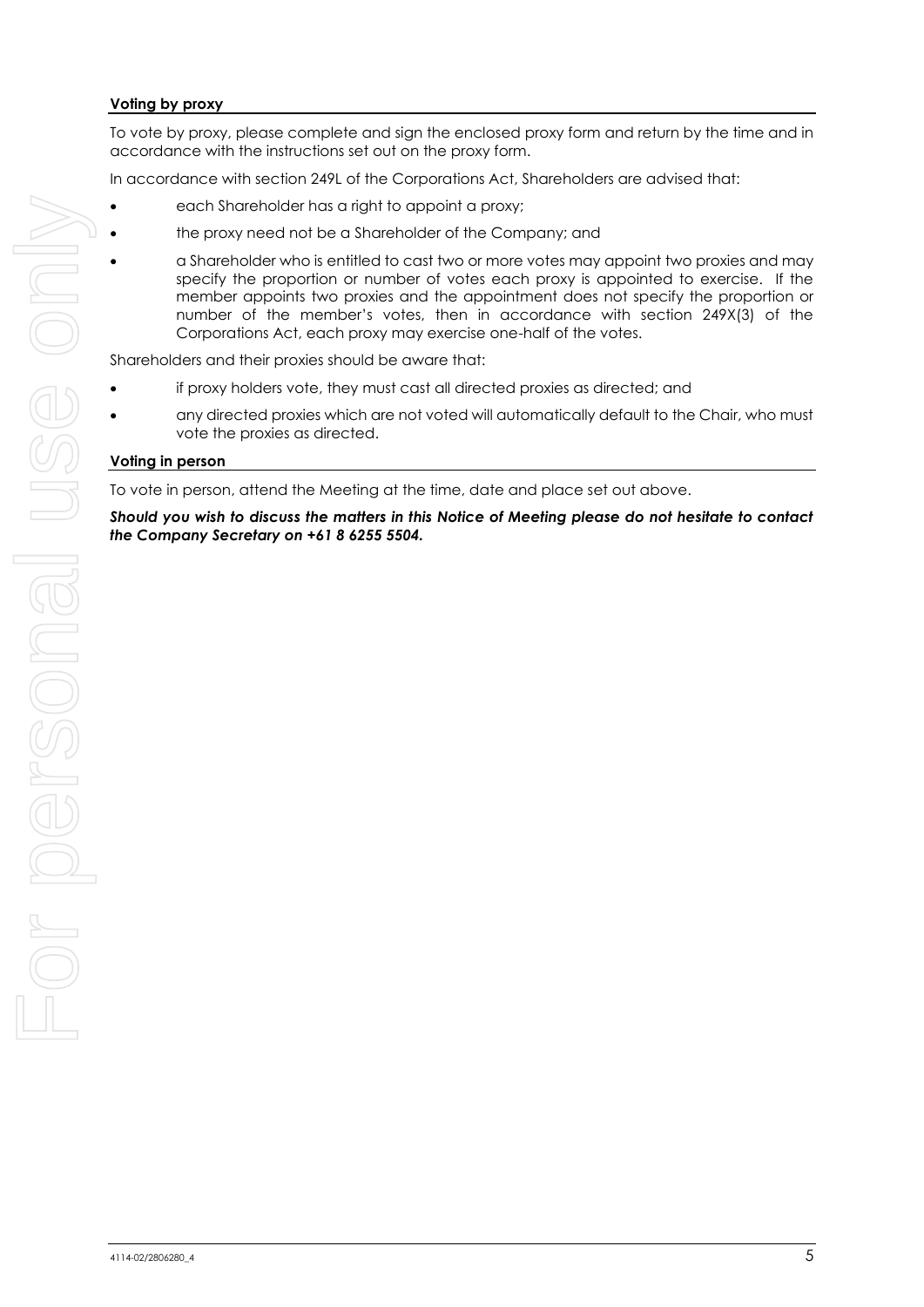## **EXPLANATORY STATEMENT**

This Explanatory Statement has been prepared to provide information which the Directors believe to be material to Shareholders in deciding whether or not to pass the Resolutions.

## **1. FINANCIAL STATEMENTS AND REPORTS**

In accordance with the Corporations Act, the business of the Meeting will include receipt and consideration of the annual financial report of the Company for the financial year ended 30 June 2021 together with the declaration of the Directors, the Directors' report, the Remuneration Report and the auditor's report.

The Company will not provide a hard copy of the Company's annual financial report to Shareholders unless specifically requested to do so. The Company's annual financial report is available on its website at **<https://pepltd.com.au/>**.

## **2. RESOLUTION 1 – ADOPTION OF REMUNERATION REPORT**

#### **2.1 General**

The Corporations Act requires that at a listed company's annual general meeting, a resolution that the remuneration report be adopted must be put to the shareholders. However, such a resolution is advisory only and does not bind the company or the directors of the company.

The remuneration report sets out the company's remuneration arrangements for the directors and senior management of the company. The remuneration report is part of the directors' report contained in the annual financial report of the company for a financial year.

The chair of the meeting must allow a reasonable opportunity for its shareholders to ask questions about or make comments on the remuneration report at the annual general meeting.

## **2.2 Voting consequences**

A company is required to put to its shareholders a resolution proposing the calling of another meeting of shareholders to consider the appointment of directors of the company (**Spill Resolution**) if, at consecutive annual general meetings, at least 25% of the votes cast on a remuneration report resolution are voted against adoption of the remuneration report and at the first of those annual general meetings a Spill Resolution was not put to vote. If required, the Spill Resolution must be put to vote at the second of those annual general meetings.

If more than 50% of votes cast are in favour of the Spill Resolution, the company must convene a shareholder meeting (**Spill Meeting**) within 90 days of the second annual general meeting.

All of the directors of the company who were in office when the directors' report (as included in the company's annual financial report for the most recent financial year) was approved, other than the managing director of the company, will cease to hold office immediately before the end of the Spill Meeting but may stand for re-election at the Spill Meeting.

Following the Spill Meeting those persons whose election or re-election as directors of the company is approved will be the directors of the company.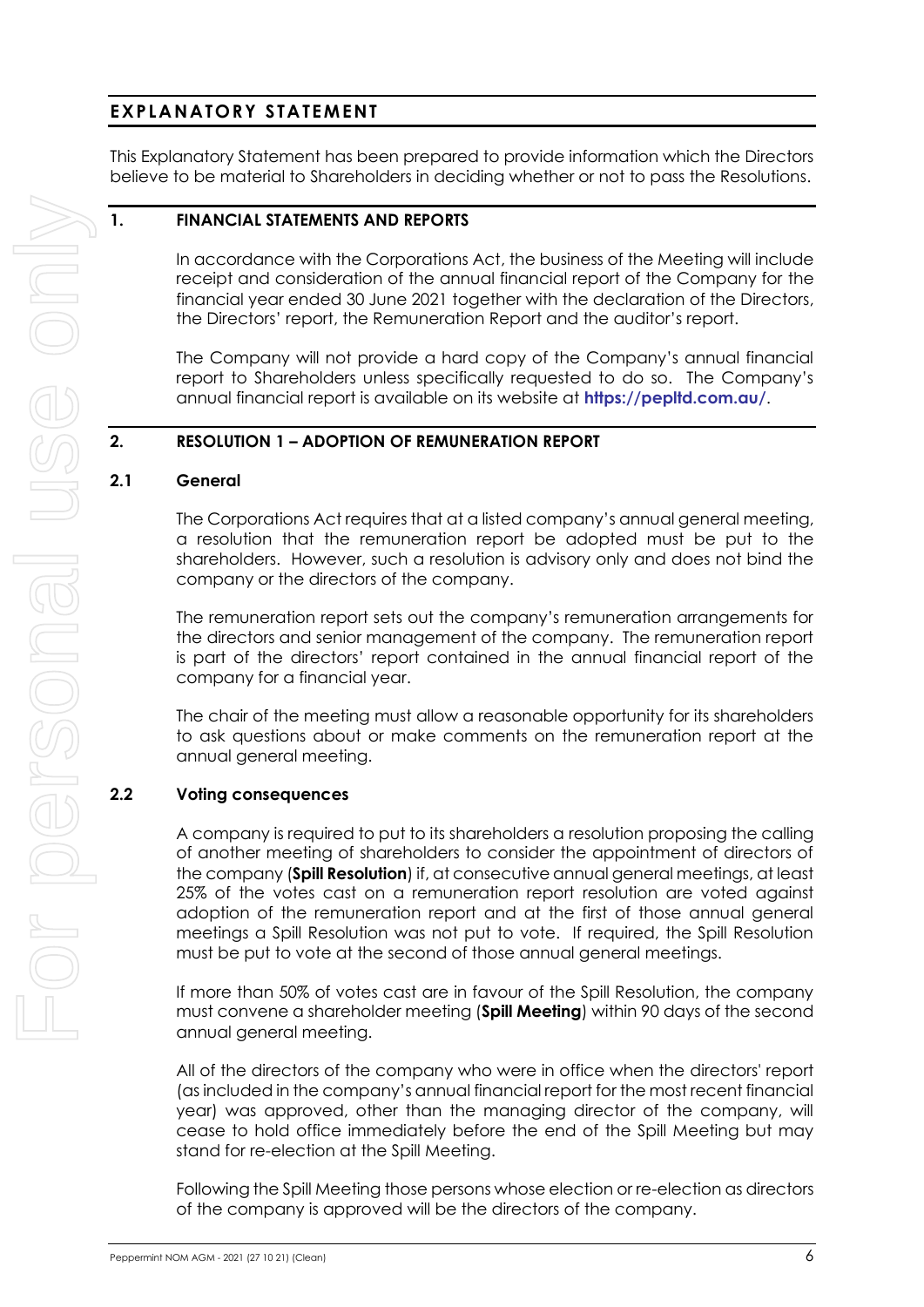## **2.3 Previous voting results**

At the Company's previous annual general meeting the votes cast against the remuneration report considered at that annual general meeting were less than 25%. Accordingly, the Spill Resolution is not relevant for this Annual General Meeting.

## **3. RESOLUTION 2 – RE-ELECTION OF DIRECTOR – MATTHEW CAHILL**

## **3.1 General**

Listing Rule 14.5 provides that an entity which has directors must hold an election of directors at each annual general meeting.

The Constitution sets out the requirements for determining which Directors are to retire by rotation at an annual general meeting.

Matthew Cahill, who has served as a Director since 31 May 2015, and was last reelected on 29 November 2019, retires by rotation and seeks re-election.

#### **3.2 Qualifications and other material directorships**

Mr Cahill is an accomplished technical director with over 18 years' experience in the Web industry working across a broad range of technologies. He has been involved in roles such as management, strategy, team lead, business analysis, application architecture and development.

As technical director at Vivid Group (now Isobar of Dentsu Aegis Network), Mr Cahill has worked with some of Australia's largest brands, including Sunbeam, JB HiFi, Echo Entertainment, Fusion Retail Brands, Coates Hire and many more. Mr Cahill's responsibilities included guiding the technical direction of the Company, along with leadership of the large development teams that spanned multiple disciplines and technologies.

## **3.3 Independence**

If re-elected the Board considers Matthew Cahill will be an independent Director.

## **3.4 Board recommendation**

The Board has reviewed Matthew Cahill's performance since his appointment to the Board and considers that Matthew Cahill's skills and experience will continue to enhance the Board's ability to perform its role. Accordingly, the Board supports the re-election of Matthew Cahill and recommends that Shareholders vote in favour of Resolution 2.

## **4. RESOLUTION 3 – APPROVAL OF 7.1A MANDATE**

## <span id="page-7-0"></span>**4.1 General**

Broadly speaking, and subject to a number of exceptions, Listing Rule 7.1 limits the amount of Equity Securities that a listed company can issue without the approval of its shareholders over any 12 month period to 15% of the fully paid ordinary securities it had on issue at the start of that period.

However, under Listing Rule 7.1A, an eligible entity may seek shareholder approval by way of a special resolution passed at its annual general meeting to increase this 15% limit by an extra 10% to 25% (**7.1A Mandate**).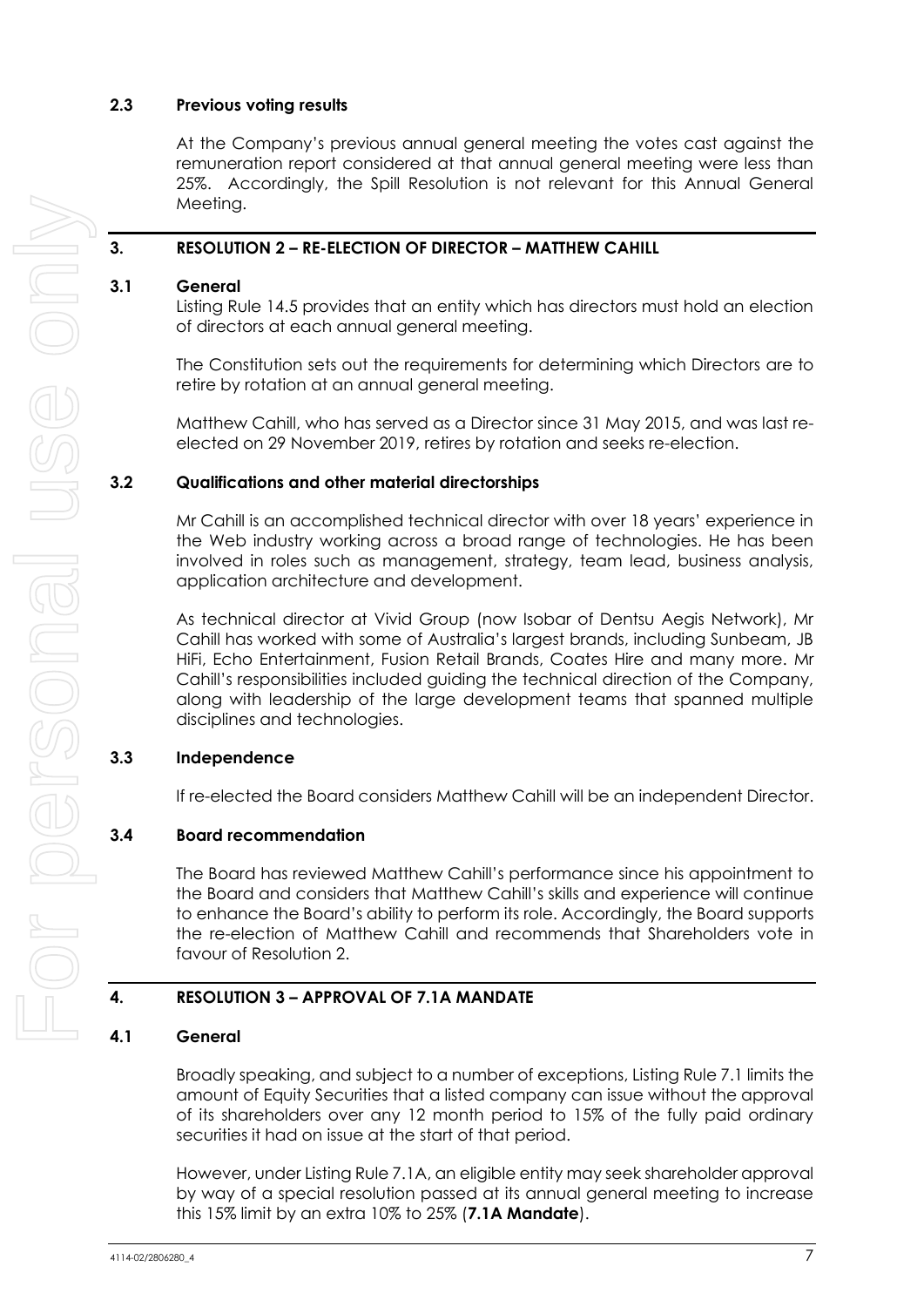An 'eligible entity' means an entity which is not included in the S&P/ASX 300 Index and has a market capitalisation of \$300,000,000 or less. The Company is an eligible entity for these purposes.

As at the date of this Notice, the Company is an eligible entity as it is not included in the S&P/ASX 300 Index and has a current market capitalisation of \$0.014 (based on the number of Shares on issue and the closing price of Shares on the ASX on 21 October 2021).

Resolution 3 seeks Shareholder approval by way of special resolution for the Company to have the additional 10% placement capacity provided for in Listing Rule 7.1A to issue Equity Securities without Shareholder approval.

If Resolution 3 is passed, the Company will be able to issue Equity Securities up to the combined 25% limit in Listing Rules 7.1 and 7.1A without any further Shareholder approval.

If Resolution 3 is not passed, the Company will not be able to access the additional 10% capacity to issue Equity Securities without Shareholder approval under Listing Rule 7.1A and will remain subject to the 15% limit on issuing Equity Securities without Shareholder approval set out in Listing Rule 7.1.

## **4.2 Technical information required by Listing Rule 7.1A**

Pursuant to and in accordance with Listing Rule 7.3A, the information below is provided in relation to Resolution 3:

## (a) **Period for which the 7.1A Mandate is valid**

The 7.1A Mandate will commence on the date of the Meeting and expire on the first to occur of the following:

- (i) the date that is 12 months after the date of this Meeting;
- (ii) the time and date of the Company's next annual general meeting; and
- (iii) the time and date of approval by Shareholders of any transaction under Listing Rule 11.1.2 (a significant change in the nature or scale of activities) or Listing Rule 11.2 (disposal of the main undertaking).

## (b) **Minimum price**

Any Equity Securities issued under the 7.1A Mandate must be in an existing quoted class of Equity Securities and be issued at a minimum price of 75% of the volume weighted average price of Equity Securities in that class, calculated over the 15 trading days on which trades in that class were recorded immediately before:

- <span id="page-8-0"></span>(i) the date on which the price at which the Equity Securities are to be issued is agreed by the entity and the recipient of the Equity Securities; or
- (ii) if the Equity Securities are not issued within 10 trading days of the date in Section [4.2\(b\)\(i\),](#page-8-0) the date on which the Equity Securities are issued.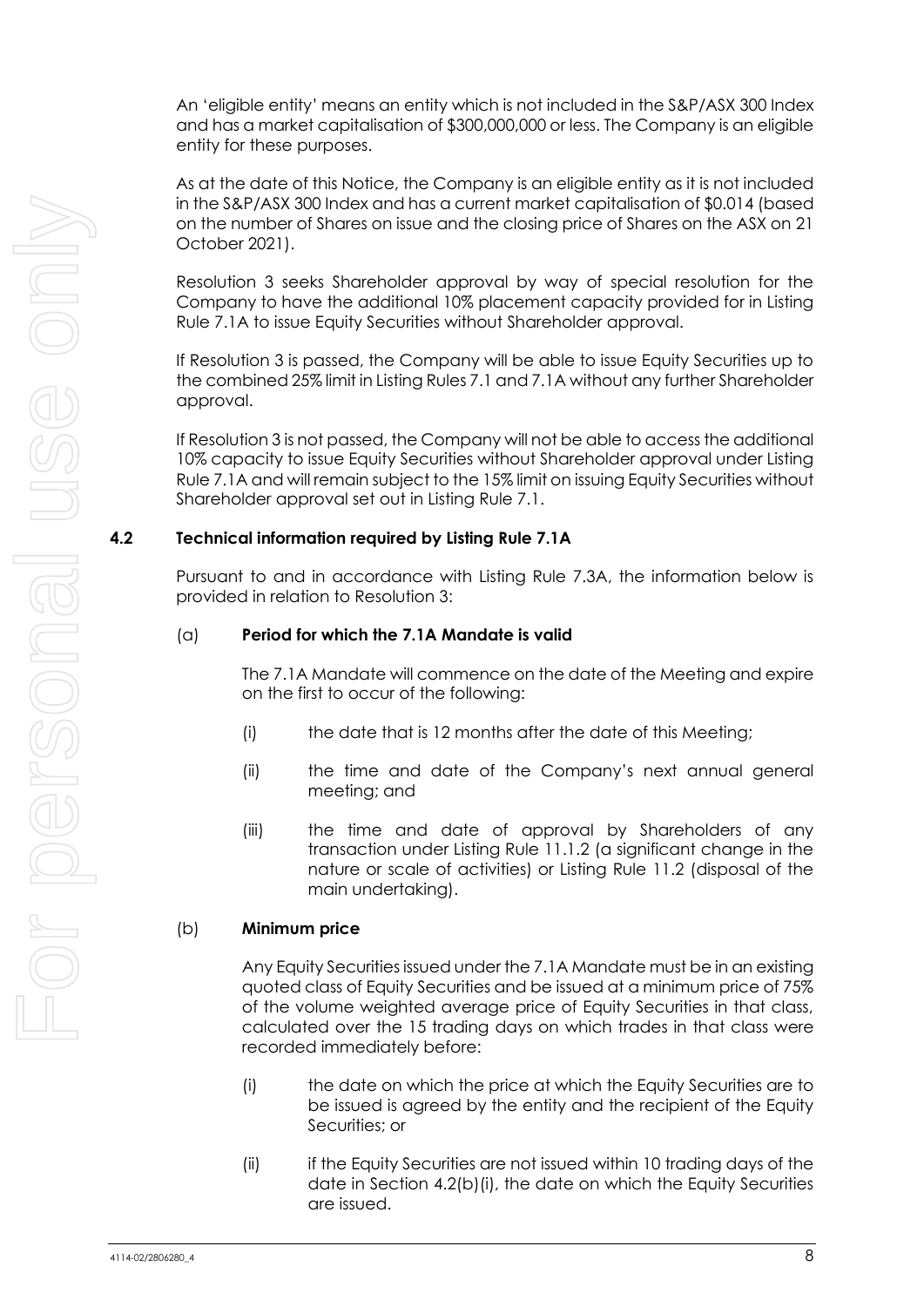## (c) **Use of funds raised under the 7.1A Mandate**

The Company intends to use funds raised from issues of Equity Securities under the 7.1A Mandate for development of its existing projects and/or for general working capital.

#### (d) **Risk of Economic and Voting Dilution**

Any issue of Equity Securities under the 7.1A Mandate will dilute the interests of Shareholders who do not receive any Shares under the issue.

If Resolution 3 is approved by Shareholders and the Company issues the maximum number of Equity Securities available under the 7.1A Mandate, the economic and voting dilution of existing Shares would be as shown in the table below.

The table below shows the dilution of existing Shareholders calculated in accordance with the formula outlined in Listing Rule 7.1A.2, on the basis of the closing market price of Shares and the number of Equity Securities on issue or proposed to be issued as at 21 October 2021.

The table also shows the voting dilution impact where the number of Shares on issue (Variable A in the formula) changes and the economic dilution where there are changes in the issue price of Shares issued under the 7.1A Mandate.

|                                                                     |               | <b>Dilution</b>                                        |                    |                       |                 |  |
|---------------------------------------------------------------------|---------------|--------------------------------------------------------|--------------------|-----------------------|-----------------|--|
| Number of Shares on Issue<br>(Variable A in Listing Rule)<br>7.1A.2 |               | <b>Shares</b><br>issued -<br>10%<br>voting<br>dilution | <b>Issue Price</b> |                       |                 |  |
|                                                                     |               |                                                        | \$0.007            | <b>SO.014</b>         | \$0.02          |  |
|                                                                     |               |                                                        | 50%<br>decrease    | <b>Issue</b><br>Price | 50%<br>increase |  |
|                                                                     |               |                                                        |                    | <b>Funds Raised</b>   |                 |  |
| Current                                                             | 1,694,718,282 | 169,471,828                                            | \$1,186,302        | \$2,372,605           | \$3,558,908     |  |
| 50% increase                                                        | 2,542,077,423 | 254, 207, 742                                          | \$1,779,454        | \$3,558,908           | \$5,338,362     |  |
| 100%<br>increase                                                    | 3.389.436.564 | 338,943,656                                            | \$2,372,605        | \$4,745,211           | \$7,117,816     |  |

\*The number of Shares on issue (Variable A in the formula) could increase as a result of the issue of Shares that do not require Shareholder approval (such as under a prorata rights issue or scrip issued under a takeover offer) or that are issued with Shareholder approval under Listing Rule 7.1.

#### **The table above uses the following assumptions:**

- 1. There are currently 1,694,718,282 Shares on issue as at the date of this Notice of Meeting.
- 2. The issue price set out above is the closing market price of the Shares on the ASX on 21 October 2012 (being \$0.014).
- 3. The Company issues the maximum possible number of Equity Securities under the 7.1A Mandate.
- 4. The Company has not issued any Equity Securities in the 12 months prior to the Meeting that were not issued under an exception in Listing Rule 7.2 or with approval under Listing Rule 7.1.
- 5. The issue of Equity Securities under the 7.1A Mandate consists only of Shares. It is assumed that no Options are exercised into Shares before the date of issue of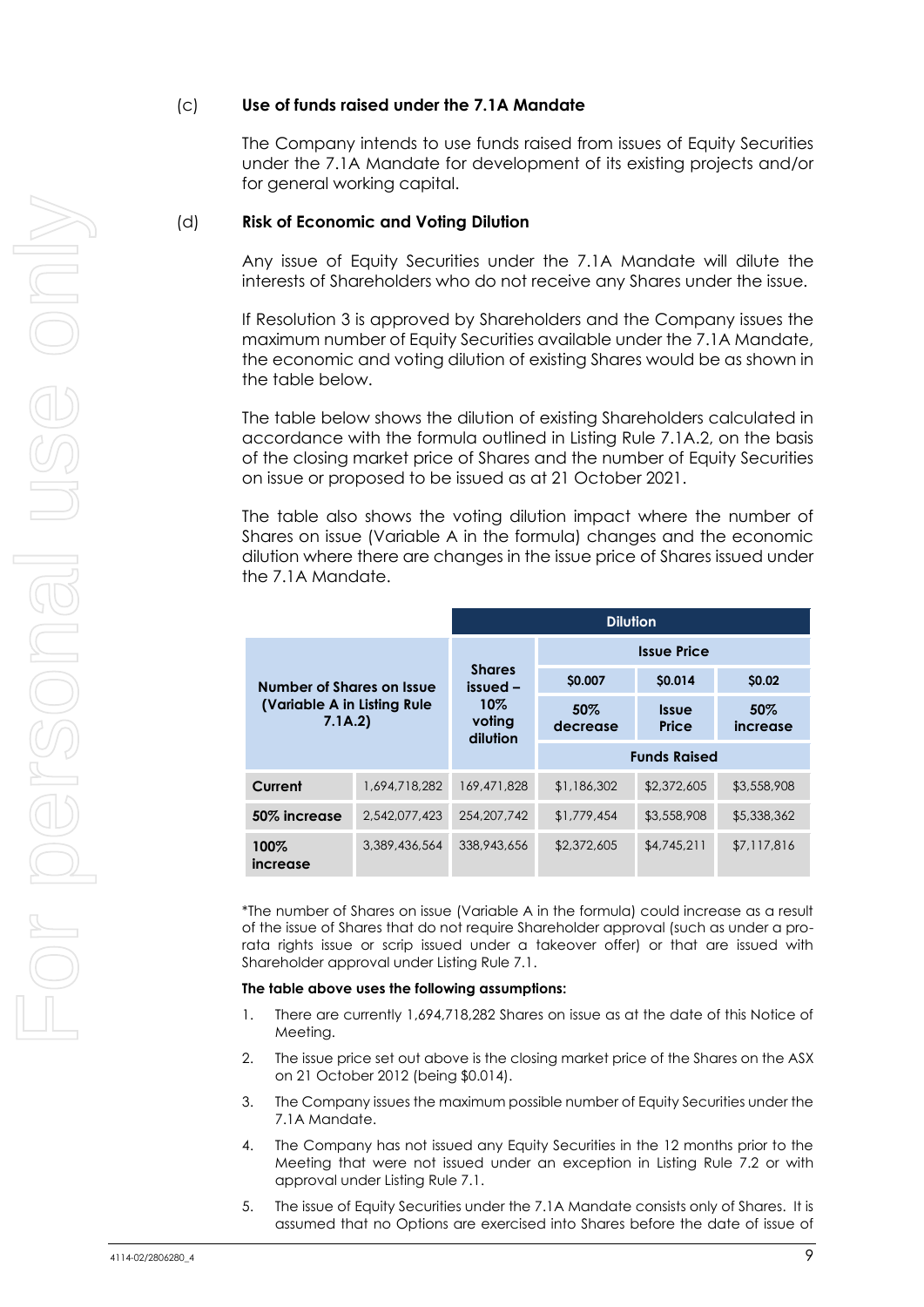the Equity Securities. If the issue of Equity Securities includes quoted Options, it is assumed that those quoted Options are exercised into Shares for the purpose of calculating the voting dilution effect on existing Shareholders.

- 6. The calculations above do not show the dilution that any one particular Shareholder will be subject to. All Shareholders should consider the dilution caused to their own shareholding depending on their specific circumstances.
- 7. This table does not set out any dilution pursuant to approvals under Listing Rule 7.1 unless otherwise disclosed.
- 8. The 10% voting dilution reflects the aggregate percentage dilution against the issued share capital at the time of issue. This is why the voting dilution is shown in each example as 10%.
- 9. The table does not show an example of dilution that may be caused to a particular Shareholder by reason of placements under the 7.1A Mandate, based on that Shareholder's holding at the date of the Meeting.

Shareholders should note that there is a risk that:

- (i) the market price for the Company's Shares may be significantly lower on the issue date than on the date of the Meeting; and
- (ii) the Shares may be issued at a price that is at a discount to the market price for those Shares on the date of issue.

#### (e) **Allocation policy under the 7.1A Mandate**

The recipients of the Equity Securities to be issued under the 7.1A Mandate have not yet been determined. However, the recipients of Equity Securities could consist of current Shareholders or new investors (or both), none of whom will be related parties of the Company.

The Company will determine the recipients at the time of the issue under the 7.1A Mandate, having regard to the following factors:

- (i) the purpose of the issue;
- (ii) alternative methods for raising funds available to the Company at that time, including, but not limited to, an entitlement issue, share purchase plan, placement or other offer where existing Shareholders may participate;
- (iii) the effect of the issue of the Equity Securities on the control of the Company;
- (iv) the circumstances of the Company, including, but not limited to, the financial position and solvency of the Company;
- (v) prevailing market conditions; and
- (vi) advice from corporate, financial and broking advisers (if applicable).

#### (f) **Previous approval under Listing Rule 7.1A**

The Company previously obtained approval from its Shareholders pursuant to Listing Rule 7.1A at its annual general meeting held on 25 January 2021 (**Previous Approval**).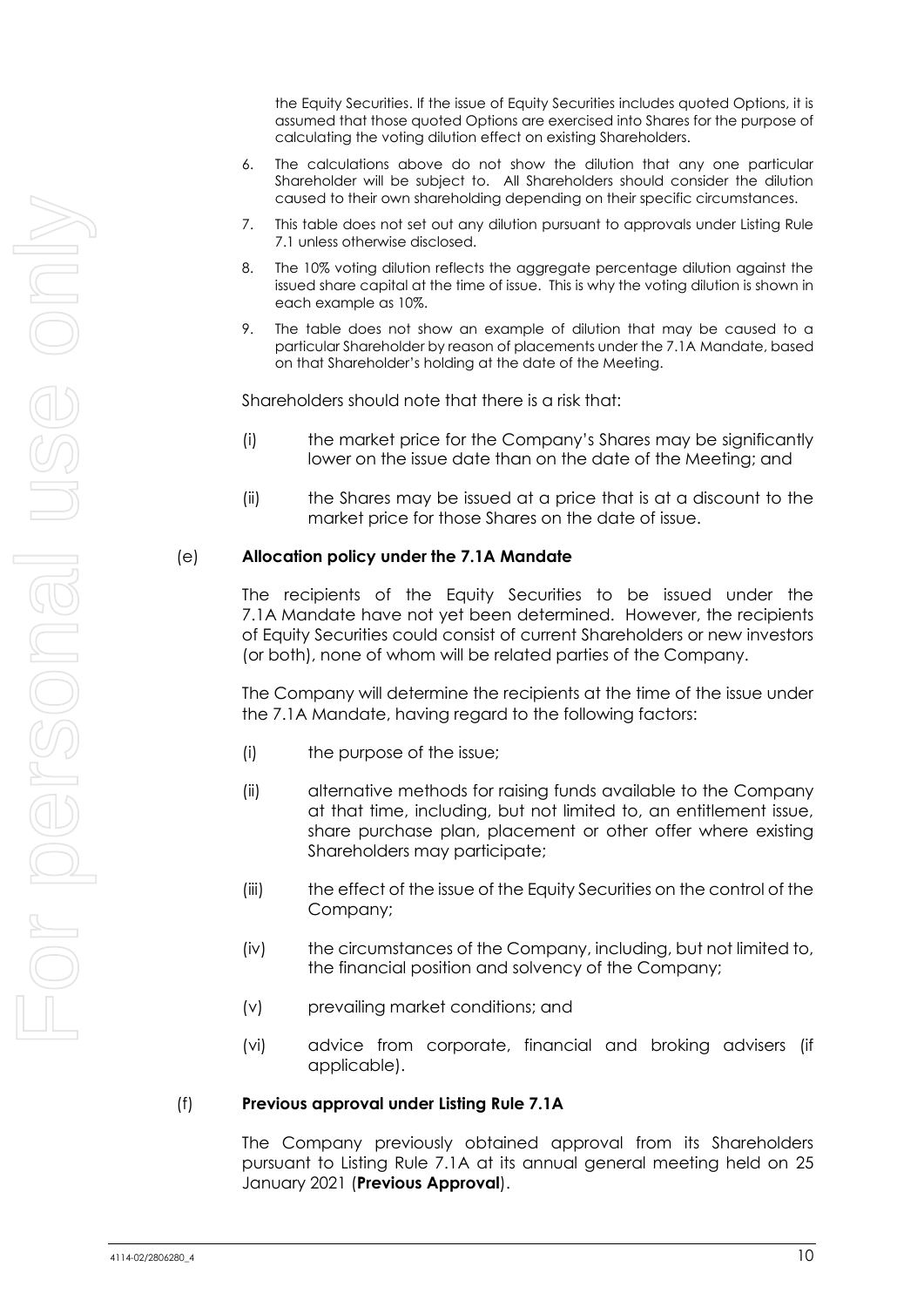During the 12 month period preceding the date of the Meeting, being on and from 30 November 2020, the Company has not issued any Equity Securities pursuant to the Previous Approval.

## **4.3 Voting Exclusion Statement**

As at the date of this Notice, the Company is not proposing to make an issue of Equity Securities under Listing Rule 7.1A. Accordingly, a voting exclusion statement is not included in this Notice.

## **5. RESOLUTION 4 – ADOPTION OF INCENTIVE PERFORMANCE RIGHTS PLAN**

Resolution 4 seeks Shareholder approval for the adoption of the employee incentive scheme titled "Incentive Performance Rights Plan" (**Performance Rights Plan**) and for the issue of Performance Rights under the Performance Rights Plan in accordance with Listing Rule 7.2 (Exception 13(b)).

The objective of the Performance Rights Plan is to attract, motivate and retain key employees and the Company considers that the adoption of the Performance Rights Plan and the future issue of Performance Rights under the Performance Rights Plan will provide selected employees with the opportunity to participate in the future growth of the Company.

As summarised in Section [4.1](#page-7-0) above, Listing Rule 7.1 limits the amount of equity securities that a listed company can issue without the approval of its shareholders over any 12 month period to 15% of the fully paid ordinary shares it had on issue at the start of that period.]

Listing Rule 7.2 (Exception 13(b)) provides that Listing Rule 7.1 does not apply to an issue of securities under an employee incentive scheme if, within three years before the date of issue of the securities, the holders of the entity's ordinary securities have approved the issue of equity securities under the scheme as exception to Listing Rule 7.1.

Exception 13(b) is only available if and to the extent that the number of equity securities issued under the scheme does not exceed the maximum number set out in the entity's noticeof meeting dispatched to shareholders in respect of the meeting at which shareholder approval was obtained pursuant to Listing Rule 7.2 (Exception 13(b). Exception 13(b) also ceases to be available if there is a material change to the terms of the scheme from those set out in the noticeof meeting.

If Resolution 4 is passed, the Company will be able to issue Performance Rights under the Performance Rights Plan to eligible participants over a period of 3 years. The issue of any Performance Rights to eligible participants under the Performance Rights Plan (up to the maximum number of Performance Rights stated in Section [\(c\)](#page-12-0) below) will be excluded from the calculation of the number of equity securities that the Company can issue without Shareholder approval under Listing Rule 7.1.

For the avoidance of doubt, the Company must seek Shareholder approval under Listing Rule 10.14 in respect of any future issues of Performance Rights under the Plan to a related party or a person whose relationship with the company or the related party is, in ASX's opinion, such that approval should be obtained.

If Resolution 4 is not passed, the Company will be able to proceed with the issue of Performance Rights under the Performance Rights Plan to eligible participants, but any issues of Performance Rights will reduce, to that extent, the Company's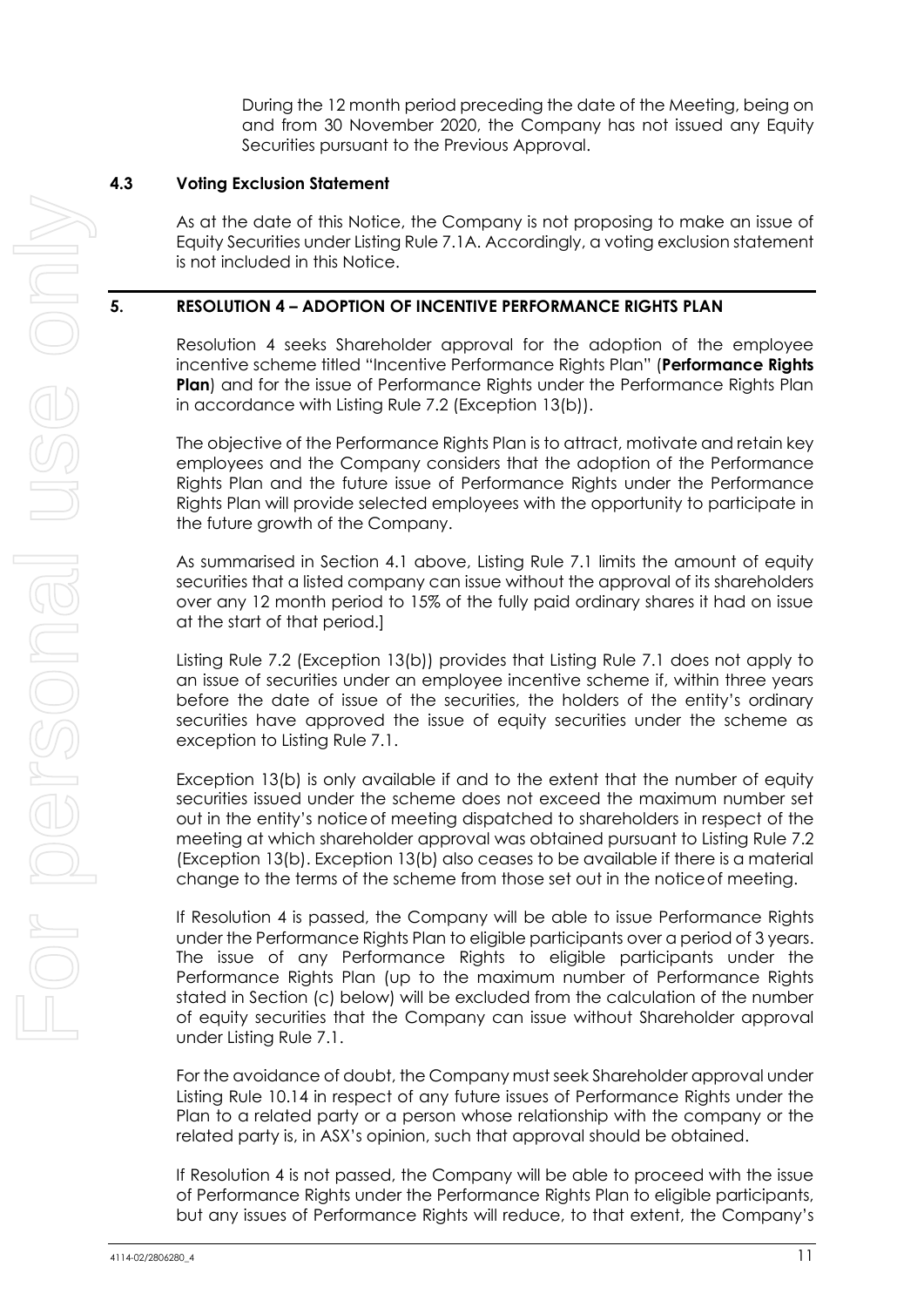capacity to issue equity securities without Shareholder approval under Listing Rule 7.1 for the 12 month period following the issue of the Performance Rights.

## **5.1 Technical information required by Listing Rule 7.2 (Exception 13)**

Pursuant to and in accordance with Listing Rule 7.2 (Exception 13), the following information is provided in relation to Resolution 4:

- (a) a summary of the key terms and conditions of the Performance Rights Plan is set out in Schedule 1;
- (b) the Company has not issued any Performance Rights under the Performance Rights Plan as this is the first time that Shareholder approval is being sought for the adoption of the Performance Rights Plan; and
- <span id="page-12-0"></span>(c) the maximum number of Securities proposed to be issued under the Performance Rights Plan, following Shareholder approval, is 56,200,000 Performance Rights which includes the Performance Rights proposed to be issued under Resolutions 5 to 7. It is not envisaged that the maximum number of Securities for which approval is sought will be issued immediately.

## **6. RESOLUTIONS 5 TO 7 – ISSUE OF INCENTIVE PERFORMANCE RIGHTS TO DIRECTORS**

## **6.1 General**

The Company has agreed to issue Performance Rights under the Performance Rights Plan to all the key personnel who have worked for the Company over the last few years whilst it was suspended.

The issue of the Performance Rights is subject to obtaining Shareholder approval for:

- (a) the adoption of the Performance Rights Plan (for which approval is sought pursuant to Resolution 4); and
- (b) for the issue of part of the Performance Rights (31,500,000) to the Directors (as they are **Related Parties**) pursuant to the Incentive Performance Rights Plan (**Performance Rights Plan**) (for which approval is sought pursuant to Resolutions 5 to 7).

The Incentive Performance Rights to be issued to the Related Parties are as follows:

| <b>Director</b>       | <b>Tranche A</b> | <b>Tranche B</b> | <b>Tranche C</b> | <b>Total</b> |
|-----------------------|------------------|------------------|------------------|--------------|
| Anthony Kain          | 5,000,000        | 5,000,000        | 5,000,000        | 15,000,000   |
| Christopher<br>Kain   | 5,000,000        | 5,000,000        | 5,000,000        | 15,000,000   |
| <b>Matthew Cahill</b> | 500,000          | 500,000          | 500,000          | 1,500,000    |

The Performance Rights will be issued pursuant to the Incentive Performance Rights Plan (a summary of which is set out in Schedule 1) (**Performance Rights Plan**) and upon the achievement of the performance milestones set out below (**Incentive Performance Rights**).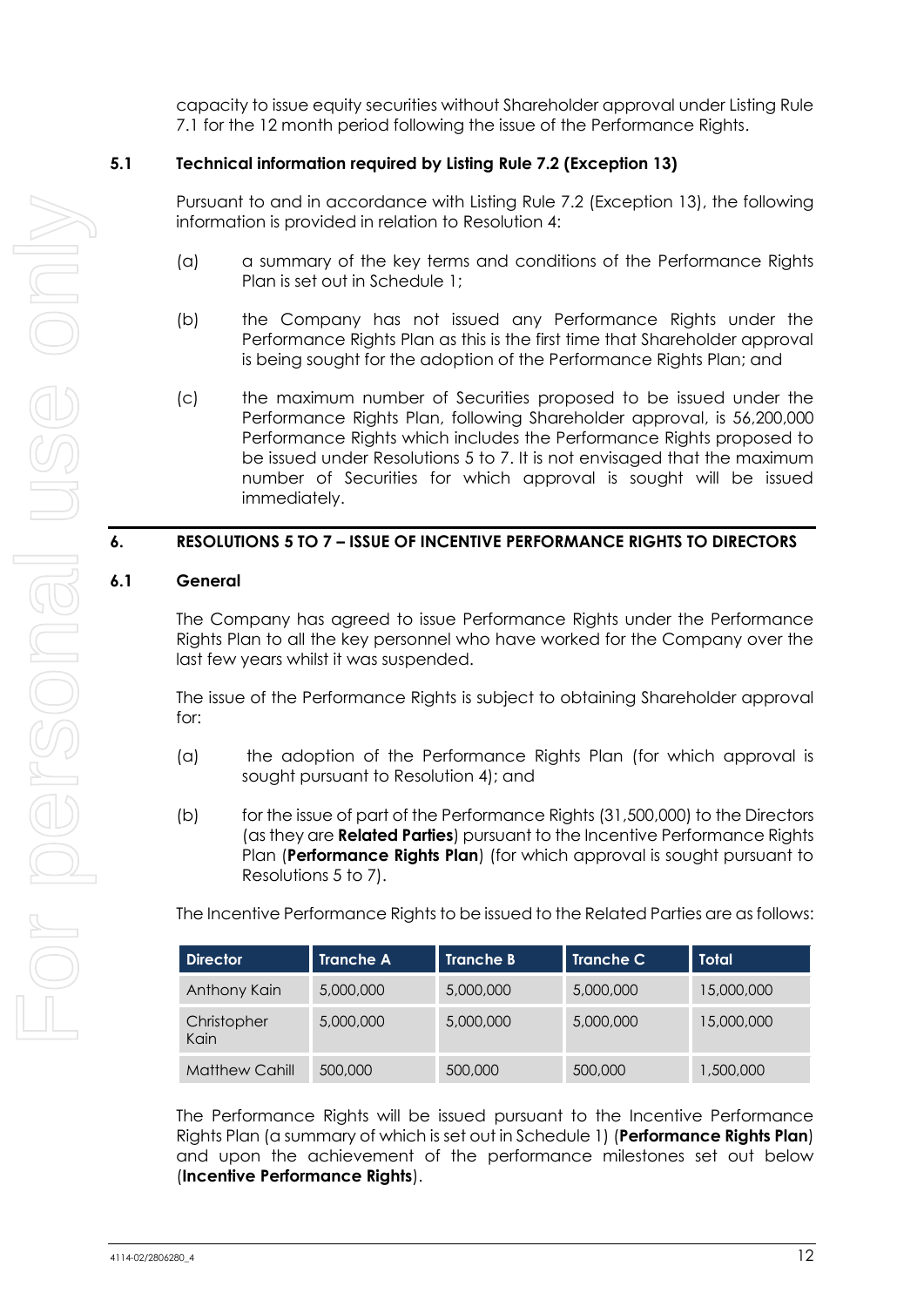| <b>Tranche</b> | <b>Milestone</b>                                                                                              | <b>Expiry Date</b> |
|----------------|---------------------------------------------------------------------------------------------------------------|--------------------|
| Tranche A      | Upon achievement of \$4,000,000 in Company<br>revenue based on audited/reviewed financial<br>reports          | 30 June 2023       |
| Tranche B      | Upon the Company breaking even as validated<br>by audited/reviewed financial reports                          | 30 June 2024       |
| Tranche C      | Upon achievement of \$1,000,000 in net<br>income/profit as validated by<br>audited/reviewed financial reports | 30 June 2025       |

## **6.2 Chapter 2E of the Corporations Act**

Chapter 2E of the Corporations Act requires that for a public company, or an entity that the public company controls, to give a financial benefit to a related party of the public company, the public company or entity must:

- (a) obtain the approval of the public company's members in the manner set out in sections 217 to 227 of the Corporations Act; and
- (b) give the benefit within 15 months following such approval,

unless the giving of the financial benefit falls within an exception set out in sections 210 to 216 of the Corporations Act.

The issue of the Incentive Performance Rights to the Related Parties constitutes giving a financial benefit and each of the Related Parties is a related party of the Company by virtue of being a Director.

As the Incentive Performance Rights are proposed to be issued to all of the Directors, the Directors are unable to form a quorum to consider whether one of the exceptions set out in sections 210 to 216 of the Corporations Act applies to the issue of the Incentive Performance Rights. Accordingly, Shareholder approval for the issue of Incentive Performance Rights to the Related Parties is sought in accordance with Chapter 2E of the Corporations Act.

## **6.3 Listing Rule 10.14**

Listing Rule 10.14 provides that an entity must not permit any of the following persons to acquire equity securities under an employee incentive scheme without the approval of the holders of its ordinary securities:

- 10.14.1 a director of the entity;
- 10.14.2 an associate of a director of the entity; or
- 10.14.3 a person whose relationship with the entity or a person referred to in Listing Rules 10.14.1 to 10.14.2 is such that, in ASX's opinion, the acquisition should be approved by security holders.

The issue of Incentive Performance Rights to the Related Parties falls within Listing Rule 10.14.1 and therefore requires the approval of Shareholders under Listing Rule 10.14.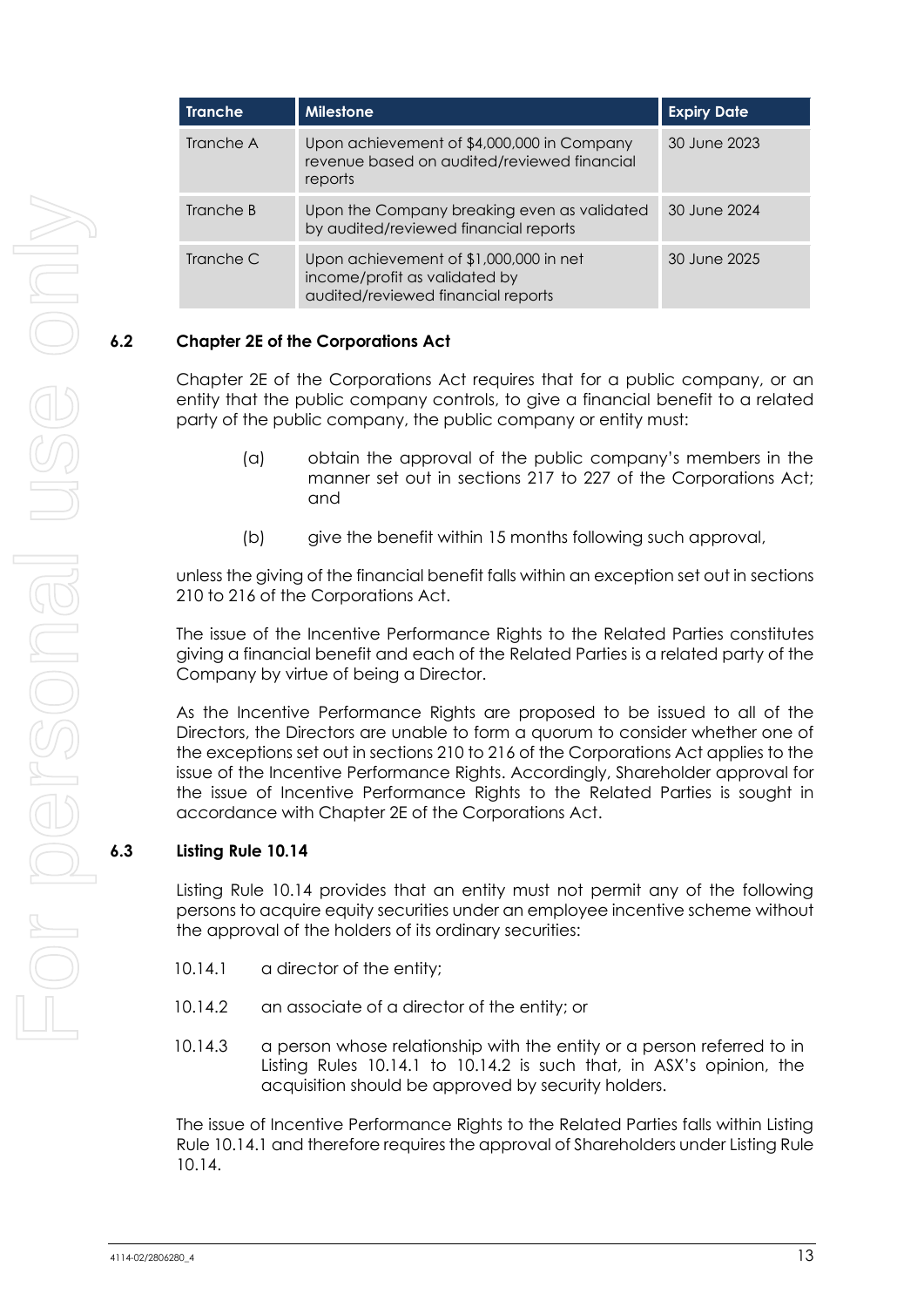Resolutions 5 to 7 seek the required Shareholder approval for the issue of the Incentive Performance Rights under and for the purposes of Chapter 2E of the Corporations Act and Listing Rule 10.14.

## **6.4 Technical information required by Listing Rule 14.1A**

If Resolutions 5 to 7 are passed, the Company will be able to proceed with the issue of the Incentive Performance Rights to the Related Parties under the Performance Rights Plan within three years after the date of the Meeting (or such later date as permitted by any ASX waiver or modification of the Listing Rules). As approval pursuant to Listing Rule 7.1 is not required for the issue of the Incentive Performance Rights (because approval is being obtained under Listing Rule 10.14), the issue of the Incentive Performance Rights will not use up any of the Company's 15% annual placement capacity.

If Resolutions 5 to 7 are not passed, the Company will not be able to proceed with the issue of the Incentive Performance Rights to the Related Parties under the Performance Rights Plan and the Company will consider other alternatives to attract and ensure continuity of service/retain the service of the Related Parties.

## **6.5 Technical information required by Listing Rule 10.15 and section 219 of the Corporations Act**

Pursuant to and in accordance with the requirements of Listing Rule 10.15 and section 219 of the Corporations Act, the following information is provided in relation to Resolutions 5 to 7:

- (a) the Incentive Performance Rights will be issued to the following persons:
	- (i) Anthony Kain (or their nominee) pursuant to Resolution 5;
	- (ii) Chris Kain (or their nominee) pursuant to Resolution 6;
	- (iii) Matthew Cahill (or their nominee) pursuant to Resolution 7; and

each of whom falls within the category set out in Listing Rule 10.14.1 by virtue of being a Director;

- (b) the maximum number of Incentive Performance Rights to be issued to the Related Parties (being the nature of the financial benefit proposed to be given) is 10,500,000 comprising:
	- (i) 15,000,000 Incentive Performance Rights to Anthony Kain (or his nominee) pursuant to Resolution 5;
	- (ii) 15,000,000 Incentive Performance Rights to Chris Kain (or his nominee) pursuant to Resolution 6;
	- (iii) 1,500,000 Incentive Performance Rights to Matthew Cahill (or his nominee) pursuant to Resolution 7;
- (c) as this is the first time that the Shareholder approval is being sought for the adoption of the Performance Rights Plan, no Performance Rights have been previously issued under the Performance Rights Plan;
- (d) a summary of the material terms and conditions of the Incentive Performance Rights is set out in Schedule 1;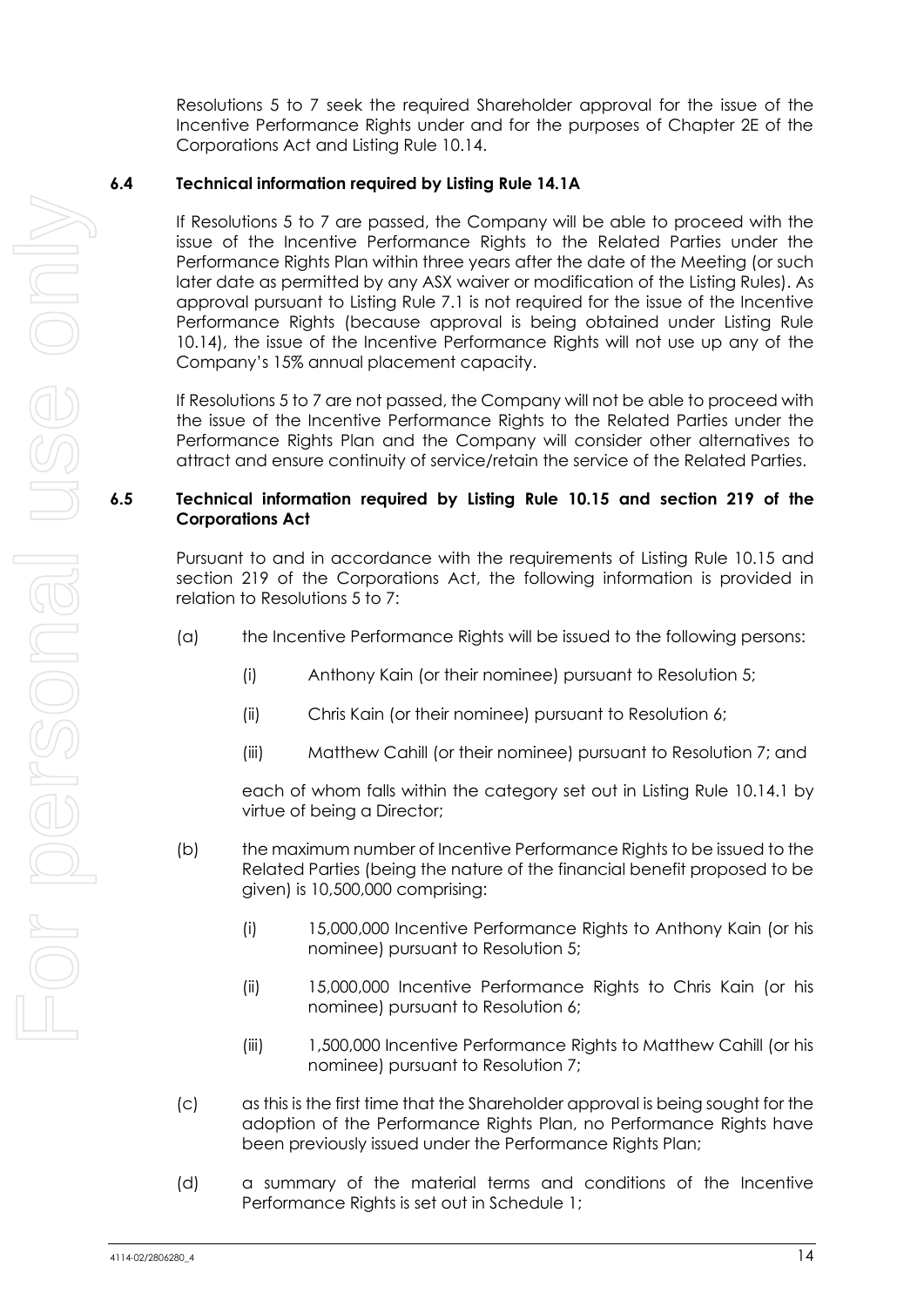- (e) the Incentive Performance Rights are unquoted securities. The Company has chosen to issue Incentive Performance Rights to the Related Parties for the following reasons:
	- (i) the Incentive Performance Rights are unquoted; therefore, the issue of the Incentive Performance Rights has no immediate dilutionary impact on Shareholders;
	- (ii) the milestones attaching to the Incentive Performance Rights will align the interests of the Related Parties with those of Shareholders; and
	- (iii) it is not considered that there are any significant opportunity costs to the Company or benefits foregone by the Company in issuing the Incentive Performance Rights on the terms proposed;
- (f) the number of Incentive Performance Rights to be issued to each of the Related Parties has been determined based upon a consideration of:
	- (i) current market standards and/or practices of other ASX listed companies of a similar size and stage of development to the Company;
	- (ii) the remuneration of the Related Parties; and
	- (iii) incentives to attract and ensure continuity of service/retain the service of the Related Parties who have appropriate knowledge and expertise, while maintaining the Company's cash reserves.

The Company does not consider that there are any significant opportunity costs to the Company or benefits foregone by the Company in issuing the Incentive Performance Rights upon the terms proposed:

(g) the total remuneration package for each of the Related Parties for the previous financial year and the proposed total remuneration package for the current financial year are set out below:

| <b>Related Party</b>  | Current<br><b>Financial Year</b> | <b>Previous</b><br><b>Financial Year</b> |  |  |
|-----------------------|----------------------------------|------------------------------------------|--|--|
| Anthony Kain          | $$281,124$ <sup>1</sup>          | \$230,428 <sup>2</sup>                   |  |  |
| Christopher Kain      | \$356,3383                       | \$305,3174                               |  |  |
| <b>Matthew Cahill</b> | \$39,6845                        | $$34,564$ <sup>6</sup>                   |  |  |

#### **Notes:**

- 1. Comprising \$200,000 in cash salary and fees, \$11,428 non-monetary benefits (being directors and officers' insurance), a superannuation payment of \$20,000 and share-based payments of \$49,696, being the value of the Incentive Performance Rights amortised for the year.
- 2. Comprising \$200,000 in cash salary and fees, \$11,428 non-monetary benefits (being directors and officers' insurance), \$19,000 post-employment benefits
- 3. Comprising \$265,000 in cash salary and fees, \$15,142 non-monetary benefits (being directors' and officers' insurance), \$26,500 post-employment benefits and share-based payments of \$49,696, being the value of the Incentive Performance Rights amortised for the year.
- 4. Comprising \$265,000 in cash salary and fees, \$15,142 non-monetary benefits (being directors' and officers' insurance), \$25,175 post-employment benefits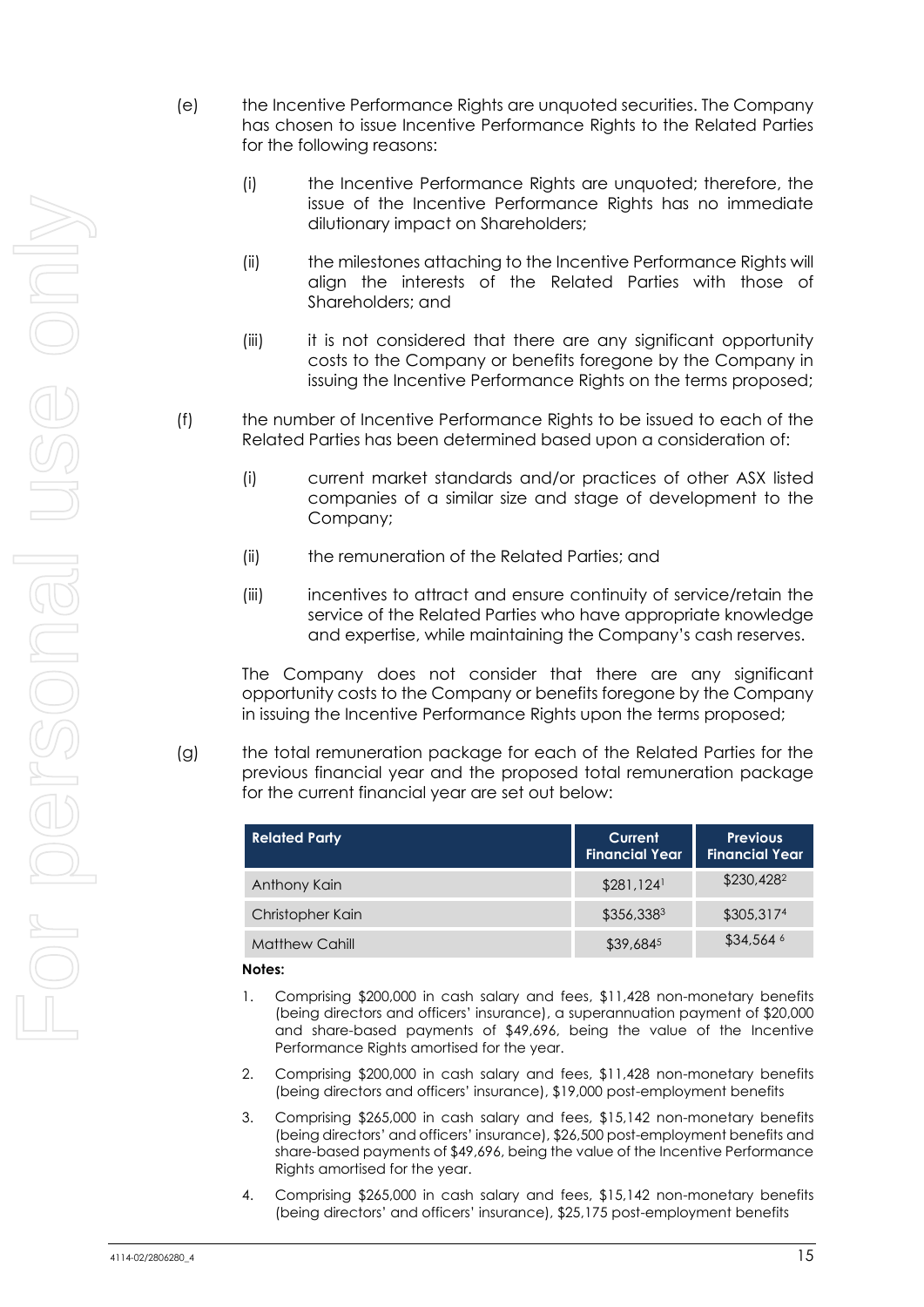- 5. Comprising \$30,000 in cash salary and fees, \$1,714 non-monetary benefits (being directors' and officers' insurance), \$3,000 post-employment benefits and sharebased payments of \$4,970, being the value of the Incentive Performance Rights amortised for the year.
- 6. Comprising \$30,000 in cash salary and fees, \$1,714 non-monetary benefits (being directors' and officers' insurance), \$2,850 post-employment benefits.
- (h) the value of the Incentive Performance Rights and the pricing methodology is set out in Schedule 2;
- (i) the Incentive Performance Rights will be issued to the Related Parties no later than 3 years after the date of the Meeting (or such later date as permitted by any ASX waiver or modification of the Listing Rules) and it is anticipated the Incentive Performance Rights will be issued on one date;
- (j) the issue price of the Incentive Performance Rights will be nil, as such no funds will be raised from the issue of the Incentive Performance Rights;
- (k) the purpose of the issue of the Incentive Performance Rights is to provide a performance linked incentive component in the remuneration package for the Related Parties to align the interests of the Related Parties with those of Shareholders, to motivate and reward the performance of the Related Parties in their roles as Directors and to provide a cost effective way from the Company to remunerate the Related Parties, which will allow the Company to spend a greater proportion of its cash reserves on its operations than it would if alternative cash forms of remuneration were given to the Related Parties;
- (l) a summary of the material terms and conditions of the Performance Rights Plan is set out in Schedule 1;
- (m) no loans are being made to the Related Parties in connection with the acquisition of the Incentive Performance Rights;
- (n) details of any Performance Rights issued under the Performance Rights Plan will be published in the annual report of the Company relating to the period in which they were issued, along with a statement that approval for the issue was obtained under Listing Rule 10.14;
- (o) any additional persons covered by Listing Rule 10.14 who become entitled to participate in an issue of Performance Rights under the Performance Rights Plan after Resolutions 5 to 7 is approved and who were not named in this Notice will not participate until approval is obtained under Listing Rule 10.14;
- (p) the relevant interests of the Related Parties in securities of the Company as at the date of this Notice are set out below:

| <b>Related Party</b>                           | Shares <sup>1</sup>     | <b>Options</b> | Performance<br><b>Rights</b> |  |
|------------------------------------------------|-------------------------|----------------|------------------------------|--|
| Anthony Kain                                   | 93.991.416 <sup>2</sup> | Nil            | Nil                          |  |
| Christopher Kain                               | 110,325,3213            | Nil            | Nil                          |  |
| <b>Matthew Cahill</b>                          | 6,437,7684              | Nil            | Nil                          |  |
| $\mathbf{M}$ and $\mathbf{L}$ and $\mathbf{L}$ |                         |                |                              |  |

#### **Notes:**

1. Fully paid ordinary shares in the capital of the Company (ASX: PIL).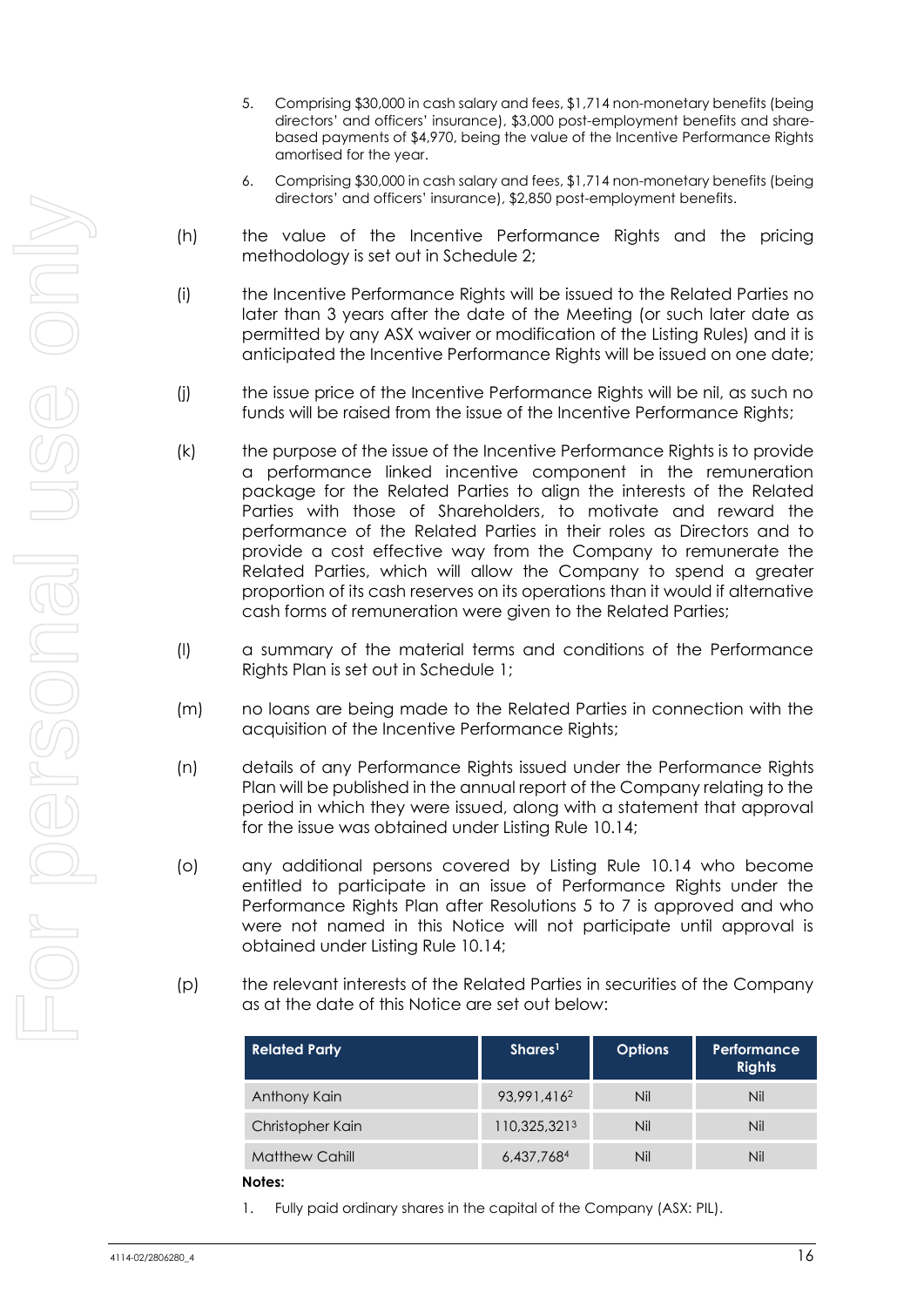- 2. Comprising of 81,317,800 Shares held by Cicak Pty Ltd (as trustee for the Creative Technology Trust) of which Mr A Kain is a sole director and shareholder, 10,098,509 shares held by Rancher Investments Pty Ltd (as trustee for the Box 4 Super Fund) of which Mr A Kain is a sole director and shareholder and 2,575,107 Shares held directly by Mr A Kain.
- 3. Comprising of 107,250,214 Shares held by Ohka Pty Ltd of which Mr C Kain is a sole director and shareholder, 500,000 Shares held by Fich Pty Ltd (as trustee for The Kain Super Fund) of which Mr C Kain is a sole director and controller, and 2,575,107 Shares held directly by Mr C Kain personally.
- 4. Shares held by Digital Domain Consulting Pty Ltd, an entity controlled by Mr Cahill.
- (q) if the milestones attaching to the Incentive Performance Rights issued to the Related Parties are met and the Incentive Performance Rights are converted, a total of 31,500,000 Shares would be issued. This will increase the number of Shares on issue from 1,694,718,282 (being the total number of Shares on issue as at the date of this Notice) to 1,726,218,282 (assuming that no Shares are issued and no convertible securities vest or are exercised) with the effect that the shareholding of existing Shareholders would be diluted by an aggregate of 1.86% comprising 0.88% by each of Anthony Kain and Chris Kain and 0.09% by Matthew Cahill;
- (r) the trading history of the Shares on ASX in the 12 months before the date of this Notice is set out below:

|         | <b>Price</b> | <b>Date</b>                                             |
|---------|--------------|---------------------------------------------------------|
| Highest | \$0.025      | 26/04/21                                                |
| Lowest  | \$0.011      | 20/09/21-22/09/21,<br>$27/09/21$ -<br>01/10,21,07/10/21 |
| Last    | \$0.0140     | 21/10/21                                                |

- (s) each Director has a material personal interest in the outcome of Resolutions 5 to 7 on the basis that all of the Directors (or their nominees) are to be issued Incentive Performance Rights should Resolutions 5 to 7 be passed. For this reason, the Directors do not believe that it is appropriate to make a recommendation on Resolutions 5 to 7 of this Notice; and
- (t) the Board is not aware of any other information that is reasonably required by Shareholders to allow them to decide whether it is in the best interests of the Company to pass Resolutions 5 to 7.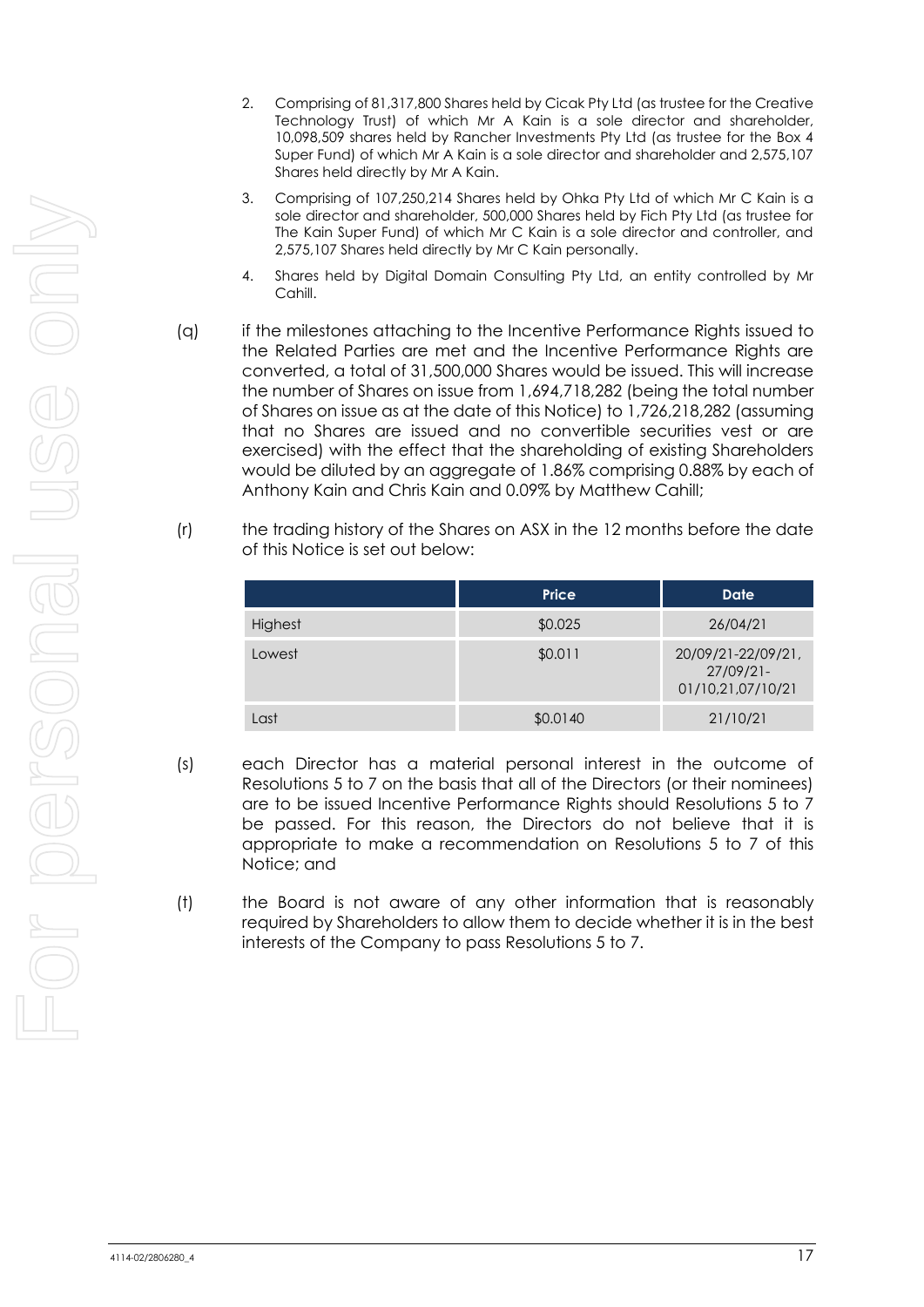## **GLOSSARY**

**\$** means Australian dollars.

**Annual General Meeting** or **Meeting** means the meeting convened by the Notice.

## **Associated Body Corporate** means

- (a) a related body corporate (as defined in the Corporations Act) of the Company;
- (b) a body corporate which has an entitlement to not less than 20% of the voting Shares of the Company; and
- (c) a body corporate in which the Company has an entitlement to not less than 20% of the voting shares.

**ASIC** means the Australian Securities & Investments Commission.

**ASX** means ASX Limited (ACN 008 624 691) or the financial market operated by ASX Limited, as the context requires.

**Board** means the current board of directors of the Company.

**Business Day** means Monday to Friday inclusive, except New Year's Day, Good Friday, Easter Monday, Christmas Day, Boxing Day, and any other day that ASX declares is not a business day.

**Chair** means the chair of the Meeting.

**Closely Related Party** of a member of the Key Management Personnel means:

- (a) a spouse or child of the member;
- (b) a child of the member's spouse;
- (c) a dependent of the member or the member's spouse;
- (d) anyone else who is one of the member's family and may be expected to influence the member, or be influenced by the member, in the member's dealing with the entity;
- (e) a company the member controls; or
- (f) a person prescribed by the Corporations Regulations 2001 (Cth) for the purposes of the definition of 'closely related party' in the Corporations Act.

**Company** means Peppermint Innovation Limited (ACN 125 931 964).

**Constitution** means the Company's constitution.

**Corporations Act** means the *Corporations Act 2001* (Cth).

**Directors** means the current directors of the Company.

**Equity Securities** includes a Share, a right to a Share or Option, an Option, a convertible security and any security that ASX decides to classify as an Equity Security.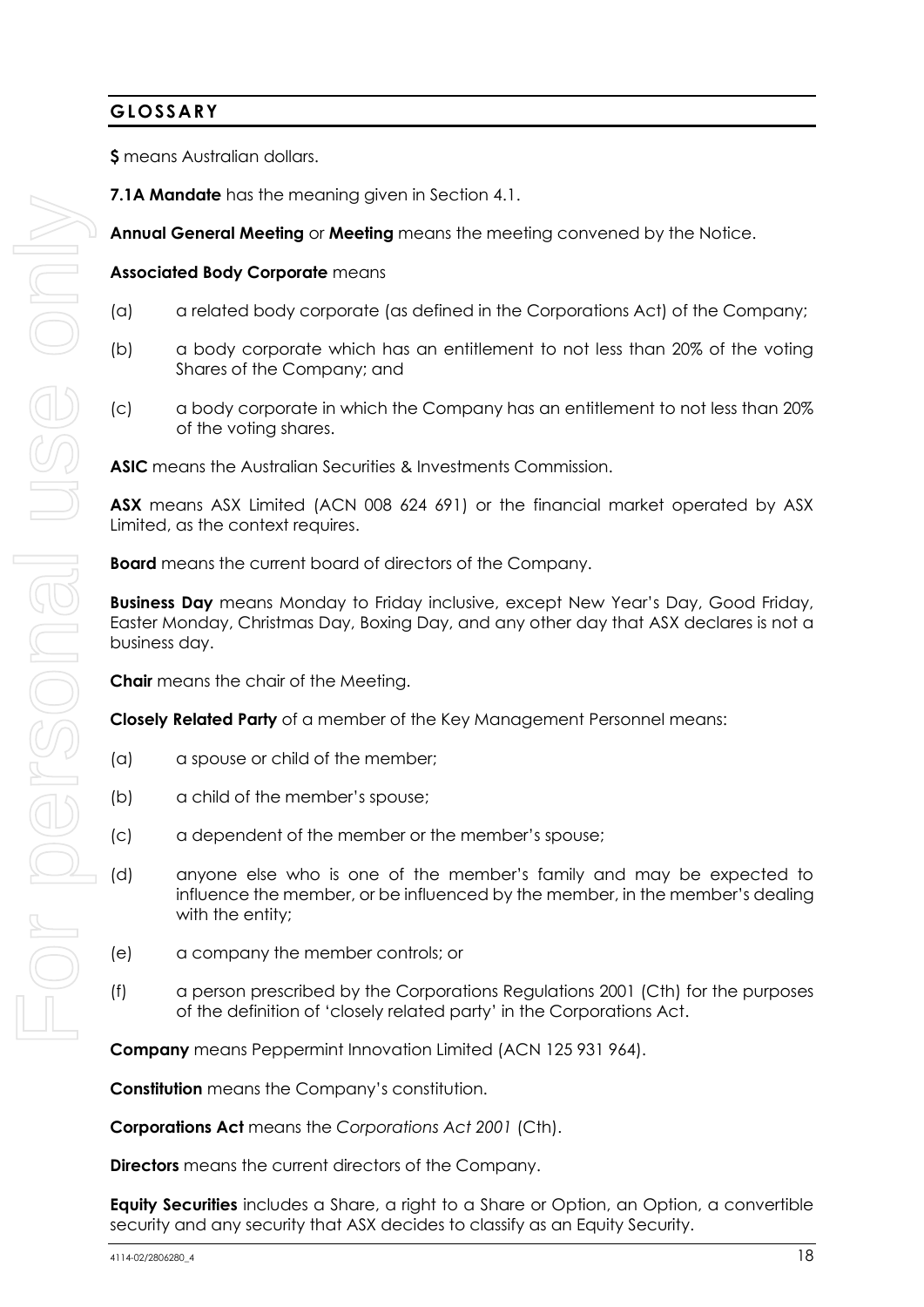**Explanatory Statement** means the explanatory statement accompanying the Notice.

**Key Management Personnel** has the same meaning as in the accounting standards issued by the Australian Accounting Standards Board and means those persons having authority and responsibility for planning, directing and controlling the activities of the Company, or if the Company is part of a consolidated entity, of the consolidated entity, directly or indirectly, including any director (whether executive or otherwise) of the Company, or if the Company is part of a consolidated entity, of an entity within the consolidated group.

**Listing Rules** means the Listing Rules of ASX.

**Notice** or **Notice of Meeting** means this notice of meeting including the Explanatory Statement and the Proxy Form.

**Performance Right** means a right to acquire a Share, subject to satisfaction of any vesting conditions**.**

**Performance Rights Plan** means the incentive performance rights plan to be adopted by the Company, being the subject of Resolution 4 as summarised in Schedule 1.

**Proxy Form** means the proxy form accompanying the Notice.

**Remuneration Report** means the remuneration report set out in the Director's report section of the Company's annual financial report for the year ended 30 June 2021.

**Resolutions** means the resolutions set out in the Notice, or any one of them, as the context requires.

**Section** means a section of the Explanatory Statement.

**Share** means a fully paid ordinary share in the capital of the Company.

**Shareholder** means a registered holder of a Share.

**Variable A** means "A" as set out in the formula in Listing Rule 7.1A.2.

**WST** means Western Standard Time as observed in Perth, Western Australia.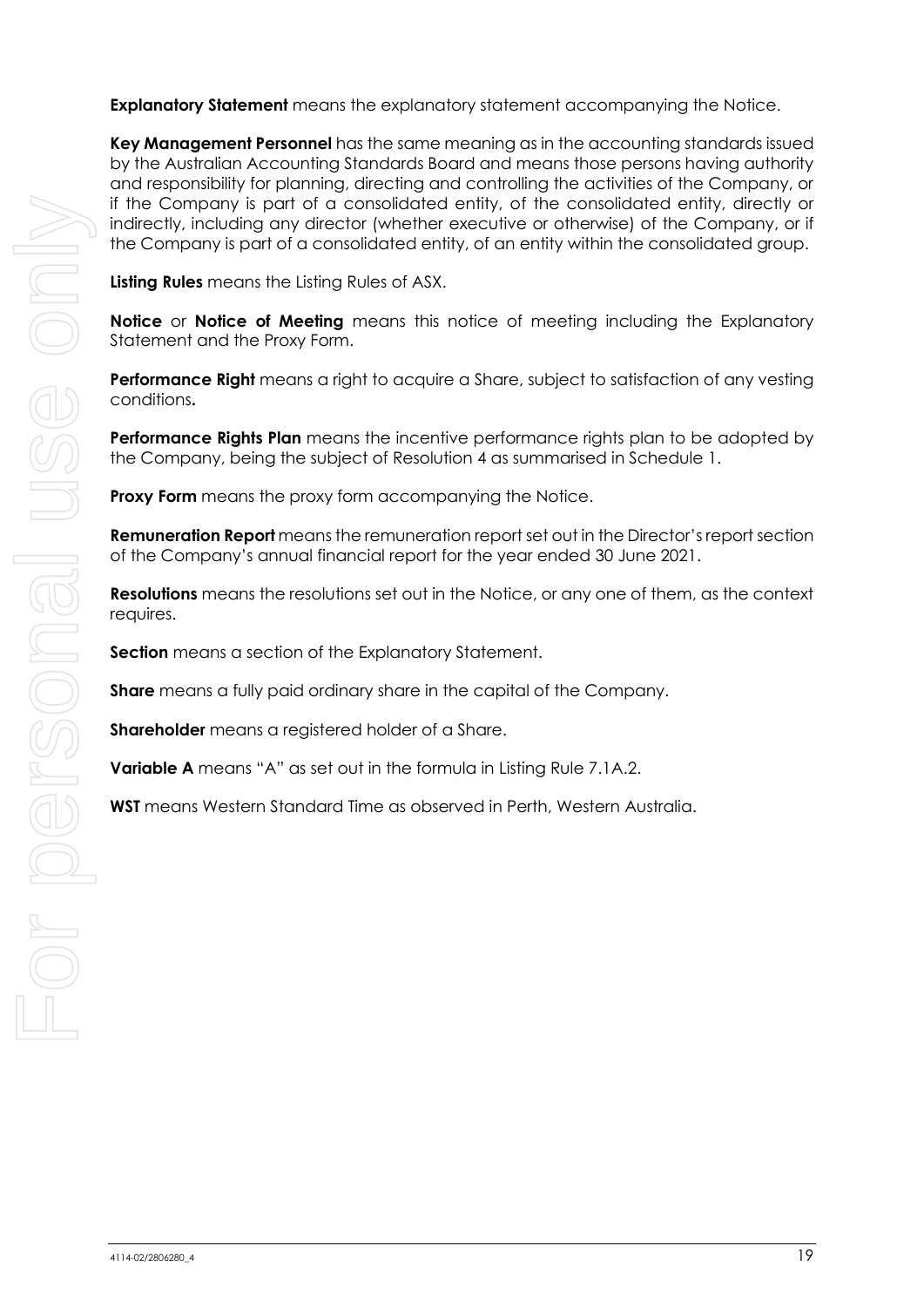## **SCHEDULE 1 – TERMS AND CONDITIONS OF PERFORMANCE RIGHTS PLAN**

The material terms and conditions of the Incentive Performance Rights Plan (**Performance Rights Plan**) are summarised below:

## (a) **Eligibility**

Participants in the Performance Rights Plan may be:

- (i) a Director (whether executive or non-executive) of the Company or any Associated Body Corporate of the Company (each, a **Group Company**);
- (ii) a full or part time employee of any Group Company;
- (iii) a casual employee or contractor of a Group Company to the extent permitted by ASIC Class Order 14/1000 as amended or replaced (Class Order); or
- (iv) a prospective participant, being a person to whom the offer is made but who can only accept the offer if an arrangement has been entered into that will result in the person becoming a participant under subparagraphs  $(i)$ ,  $(ii)$ , or  $(iii)$  above,

who is declared by the Board to be eligible to receive grants of Performance Rights under the Performance Rights Plan (**Eligible Participant**).

## (b) **Offer**

The Board may, from time to time, at its absolute discretion, make a written offer to any Eligible Participant to apply for Performance Rights, upon the terms set out in the Performance Rights Plan and upon such additional terms and conditions as the Board determines.

## (c) **Plan limit**

The Company must have reasonable grounds to believe, when making an offer, that the number of Shares to be received on exercise of Performance Rights offered under an offer, when aggregated with the number of Shares issued or that may be issued as a result of offers made in reliance on the Class Order at any time during the previous 3 year period under an employee incentive scheme covered by the Class Order or an ASIC exempt arrangement of a similar kind to an employee incentive scheme, will not exceed 5% of the total number of Shares on issue at the date of the offer.

## (d) **Consideration**

Performance Rights granted under the Performance Rights Plan will be issued for nil cash consideration.

## (e) **Vesting conditions**

A Performance Right may be made subject to vesting conditions as determined by the Board in its discretion and as specified in the offer for the Performance Right (**Vesting Conditions**).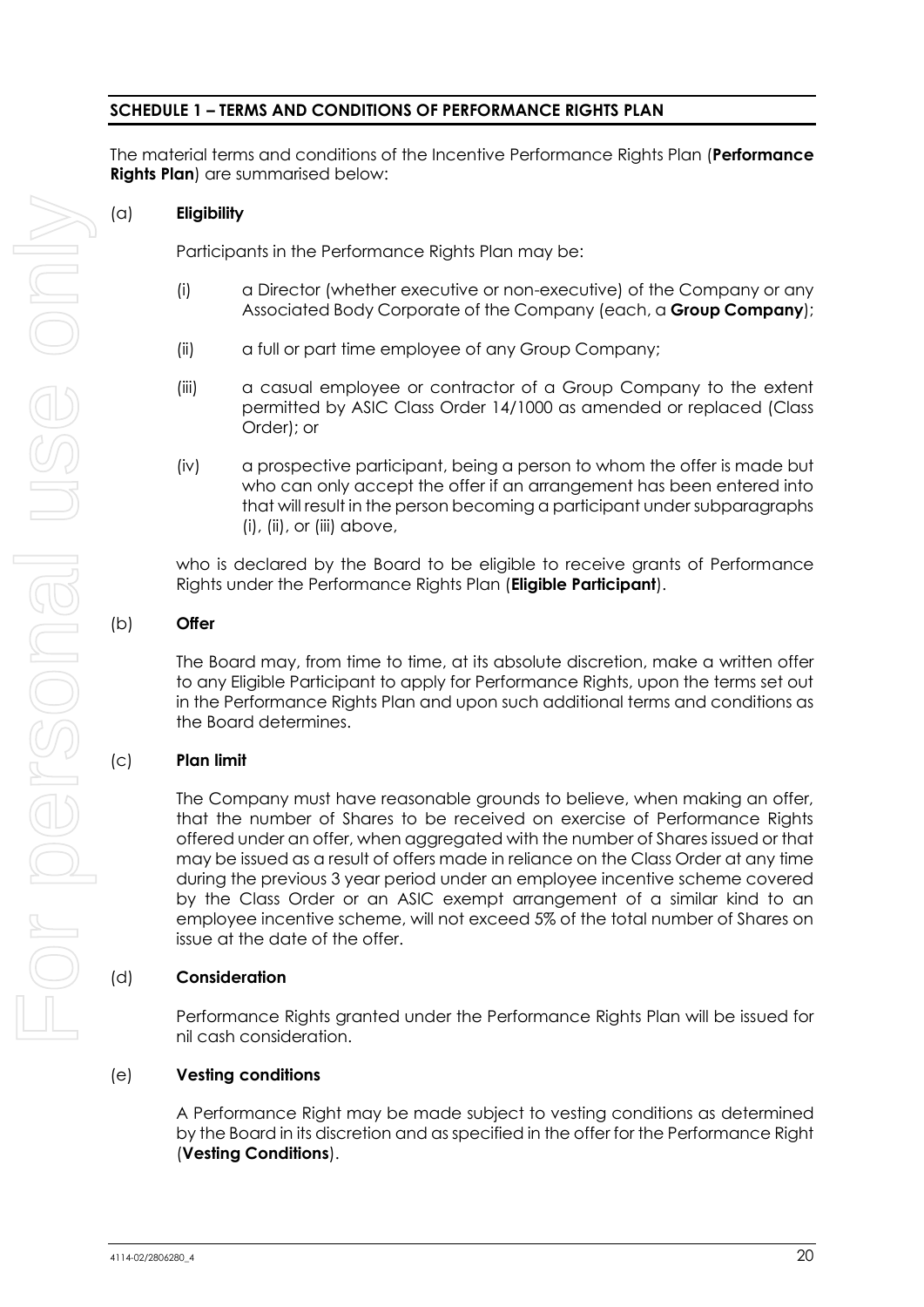## <span id="page-21-0"></span>(f) **Vesting**

The Board may in its absolute discretion (except in respect of a change of control occurring where Vesting Conditions are deemed to be automatically waived) by written notice to a Participant (being an Eligible Participant to whom Performance Rights have been granted under the Performance Rights Plan or their nominee where the Performance Rights have been granted to the nominee of the Eligible Participant (**Relevant Person**)), resolve to waive any of the Vesting Conditions applying to Performance Rights due to:

- (i) special circumstances arising in relation to a Relevant Person in respect of those Performance Rights, being:
	- (A) a Relevant Person ceasing to be an Eligible Participant due to:
		- (I) death or total or permanent disability of a Relevant Person; or
		- (II) retirement or redundancy of a Relevant Person;
	- (B) a Relevant Person suffering severe financial hardship;
	- (C) any other circumstance stated to constitute "special circumstances" in the terms of the relevant offer made to and accepted by the Participant; or
	- (D) any other circumstances determined by the Board at any time (whether before or after the offer) and notified to the relevant Participant which circumstances may relate to the Participant, a class of Participant, including the Participant or particular circumstances or class of circumstances applying to the Participant,

## (**Special Circumstances**), or

- (ii) a change of control occurring; or
- (iii) the Company passing a resolution for voluntary winding up, or an order is made for the compulsory winding up of the Company.

## (g) **Lapse of a Performance Right**

A Performance Right will lapse upon the earlier to occur of:

- (i) an unauthorised dealing in, or hedging of, the Performance Right occurring;
- (ii) a Vesting Condition in relation to the Performance Right is not satisfied by its due date, or becomes incapable of satisfaction, as determined by the Board in its absolute discretion, unless the Board exercises its discretion to waive the Vesting Condition and vest the Performance Right in the circumstances set out in paragraph [\(f\)](#page-21-0) or the Board resolves, in its absolute discretion, to allow the unvested Performance Rights to remain unvested after the Relevant Person ceases to be an Eligible Participant;
- (iii) in respect of unvested Performance Right only, a Relevant Person ceases to be an Eligible Participant, unless the Board exercises its discretion to vest the Performance Right in the circumstances set out in paragraph [\(f\)](#page-21-0)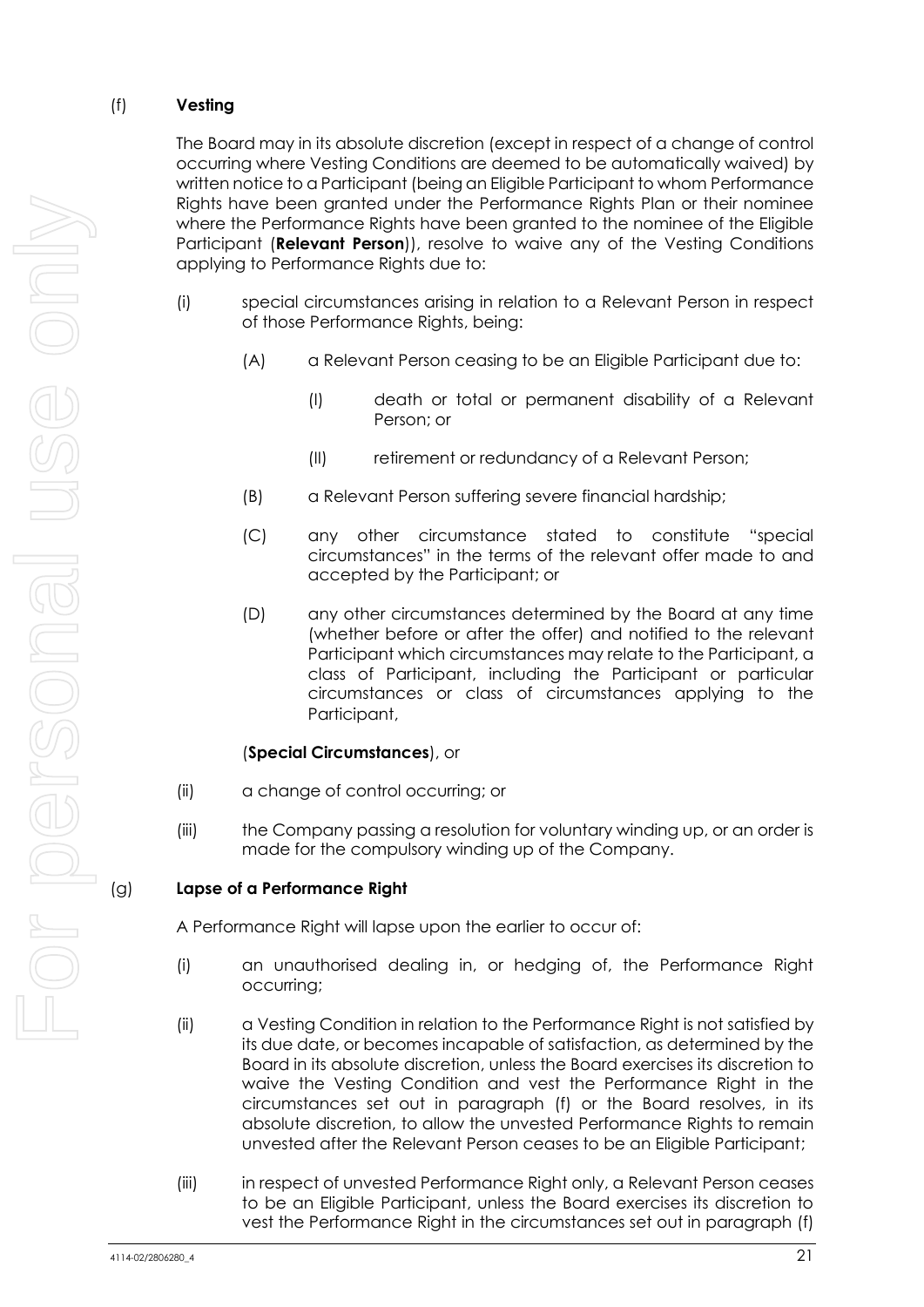or the Board resolves, in its absolute discretion, to allow the unvested Performance Rights to remain unvested after the Relevant Person ceases to be an Eligible Participant;

- (iv) in respect of vested Performance Rights only, a Relevant Person ceases to be an Eligible Participant and the Performance Rights granted in respect of that Relevant Person are not exercised within one (1) month (or such later date as the Board determines) of the date that Relevant Person ceases to be an Eligible Participant;
- (v) the Board deems that a Performance Right lapses due to fraud, dishonesty or other improper behaviour of the Eligible Participant;
- (vi) the Company undergoes a change of control or a winding up resolution or order is made, and the Board does not exercise its discretion to vest the Performance Right; and
- (vii) the expiry date of the Performance Rights.

#### (h) **Not transferrable**

Subject to the Listing Rules, and except as otherwise provided for by an offer, Performance Rights are only transferrable in Special Circumstances with the prior written consent of the Board (which may be withheld in its absolute discretion) or by force of law upon death, to the Participant's legal personal representative or upon bankruptcy to the participant's trustee in bankruptcy.

#### (i) **Shares**

Shares resulting from the vesting of the Performance Rights shall, subject to any sale restrictions (refer to paragraph [\(j\)\)](#page-22-0) from the date of issue, rank on equal terms with all other Shares on issue.

## <span id="page-22-0"></span>(j) **Sale restrictions**

The Board may, in its discretion, determine at any time up until exercise of Performance Rights, that a restriction period will apply to some or all of the Shares issued to a Participant on exercise of those Performance Rights (**Restriction Period**). In addition, the Board may, in its sole discretion, having regard to the circumstances at the time, waive any such Restriction Period.

#### (k) **Quotation of Shares**

If Shares of the same class as those issued under the Performance Rights Plan are quoted on the ASX, the Company will, subject to the Listing Rules, apply to the ASX for those Shares to be quoted on ASX within 5 business days of the later of the date the Shares are issued and the date any Restriction Period applying to the Shares ends. The Company will not apply for quotation of any Performance Rights on the ASX.

## (l) **No participation rights**

There are no participation rights or entitlements inherent in the Performance Rights and Participants will not be entitled to participate in new issues of capital offered to Shareholders during the currency of the Performance Rights without exercising the Performance Right.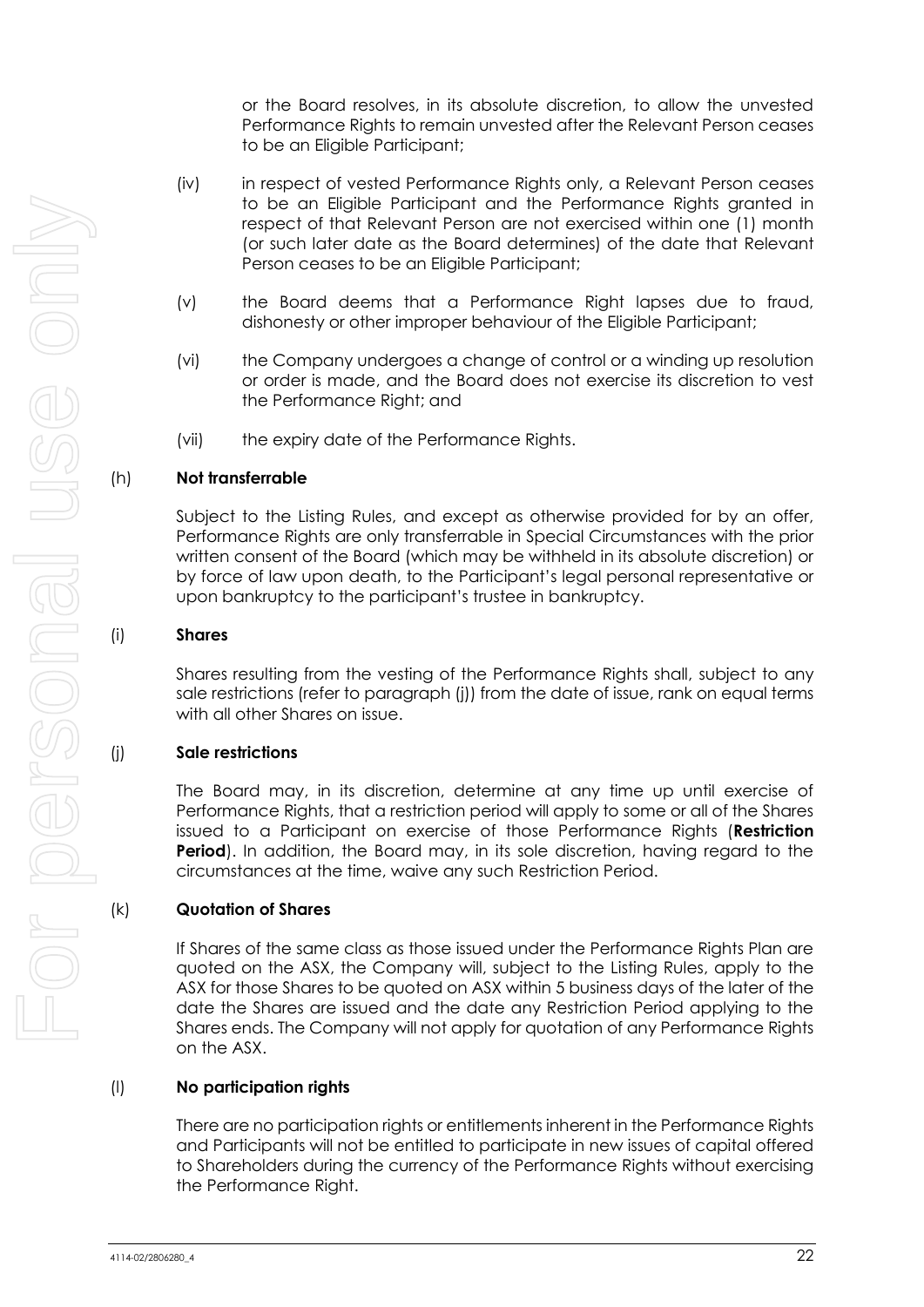## (m) **No change**

A Performance Right does not confer the right to a change in the number of underlying Shares over which the Performance Right can be exercised.

#### (n) **Reorganisation**

If, at any time, the issued capital of the Company is reorganised (including consolidation, subdivision, reduction or return), all rights of a Participant are to be changed in a manner consistent with the Corporations Act and the Listing Rules at the time of the reorganisation.

## (o) **Amendments**

Subject to express restrictions set out in the Performance Rights Plan and complying with the Corporations Act, Listing Rules and any other applicable law, the Board may, at any time, by resolution amend or add to all or any of the provisions of the Performance Rights Plan, or the terms or conditions of any Performance Rights granted under the Performance Rights Plan including giving any amendment retrospective effect.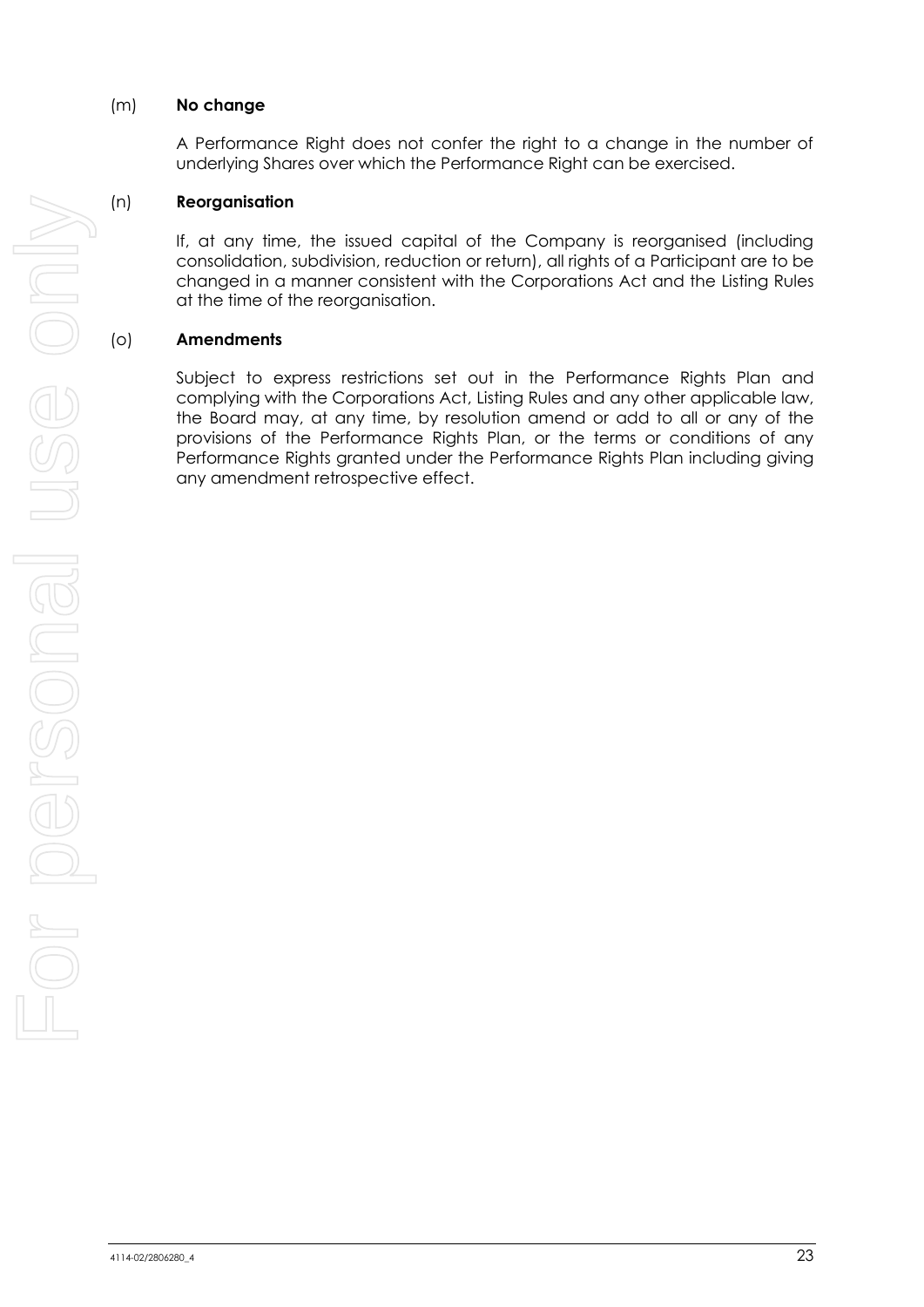## **SCHEDULE 2 – VALUATION OF PERFORMANCE RIGHTS**

The Performance Rights to be issued to the Related Parties pursuant to Resolutions 5 to 7 have been valued by internal management based on the assumptions set out below:

| <b>Assumptions:</b>                                |                                                                                       |
|----------------------------------------------------|---------------------------------------------------------------------------------------|
| Valuation date                                     | 22 October 2021                                                                       |
| Market price of Shares                             | \$0.012                                                                               |
| Exercise price                                     | Nil                                                                                   |
| Expiry date (length of time from issue)            | 3 years, 4 years and 5 years (for Tranche A,<br>Tranche B and Tranche C respectively) |
| Indicative value per Incentive Performance Right   | \$0.012                                                                               |
|                                                    |                                                                                       |
| <b>Total Value of Incentive Performance Rights</b> | \$378,000                                                                             |
| Anthony Kain (Resolution 5)                        | \$180,000                                                                             |
| Christopher Kain (Resolution 6)                    | \$180,000                                                                             |
| Matthew Cahill (Resolution 7)                      | \$18,000                                                                              |

**Note**: The valuation noted above is not necessarily the market price that the performance rights could be traded at and is not automatically the market price for taxation purposes.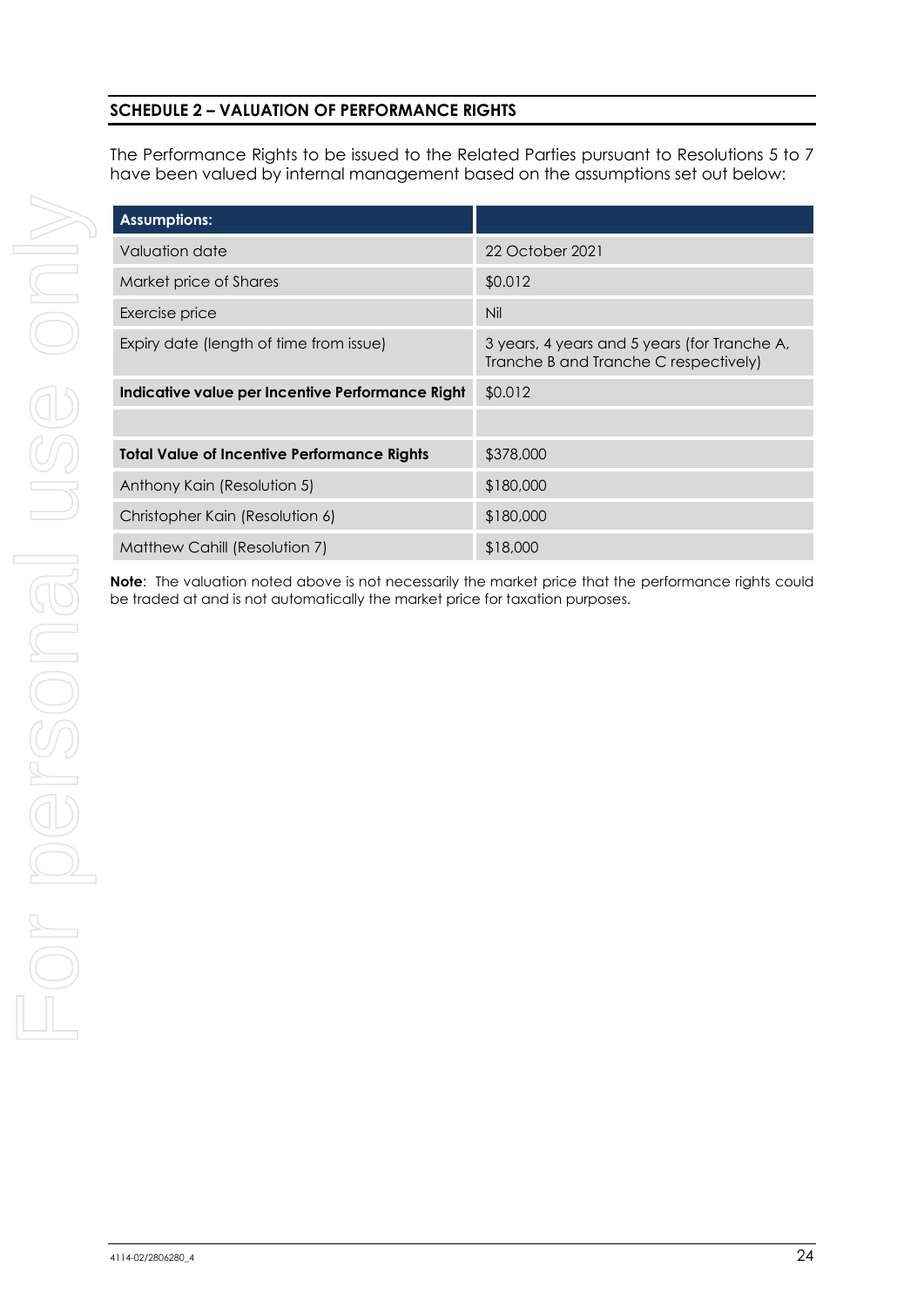

ABN 56 125 931 964

## **Need assistance?**

**Phone:**



1300 850 505 (within Australia) +61 3 9415 4000 (outside Australia)

**Online:** www.investorcentre.com/contact

MR SAM SAMPLE FLAT 123 123 SAMPLE STREET THE SAMPLE HILL SAMPLE ESTATE SAMPLEVILLE VIC 3030



## **YOUR VOTE IS IMPORTANT**

For your proxy appointment to be effective it must be received by **10:00am (AWST) on Sunday, 28 November 2021.**

# **Proxy Form**

PIL

## **How to Vote on Items of Business Lodge your Proxy Form:**

All your securities will be voted in accordance with your directions.

#### **APPOINTMENT OF PROXY**

**Voting 100% of your holding:** Direct your proxy how to vote by marking one of the boxes opposite each item of business. If you do not mark a box your proxy may vote or abstain as they choose (to the extent permitted by law). If you mark more than one box on an item your vote will be invalid on that item.

**Voting a portion of your holding:** Indicate a portion of your voting rights by inserting the percentage or number of securities you wish to vote in the For, Against or Abstain box or boxes. The sum of the votes cast must not exceed your voting entitlement or 100%.

**Appointing a second proxy:** You are entitled to appoint up to two proxies to attend the meeting and vote on a poll. If you appoint two proxies you must specify the percentage of votes or number of securities for each proxy, otherwise each proxy may exercise half of the votes. When appointing a second proxy write both names and the percentage of votes or number of securities for each in Step 1 overleaf. **Example 19**<br> **Example 2014**<br> **Example 19**<br> **Example 19**<br> **Example 19**<br> **Example 19**<br> **Example 19**<br> **Example 19**<br> **Example 19**<br> **Example 19**<br> **Example 19**<br> **Example 19**<br> **Example 19**<br> **Example 19**<br> **Example 19**<br> **Example 1** 

**A proxy need not be a securityholder of the Company.**

#### **SIGNING INSTRUCTIONS FOR POSTAL FORMS**

**Individual:** Where the holding is in one name, the securityholder must sign.

**Joint Holding:** Where the holding is in more than one name, all of the securityholders should sign.

**Power of Attorney:** If you have not already lodged the Power of Attorney with the registry, please attach a certified photocopy of the Power of Attorney to this form when you return it.

**Companies:** Where the company has a Sole Director who is also the Sole Company Secretary, this form must be signed by that person. If the company (pursuant to section 204A of the Corporations Act 2001) does not have a Company Secretary, a Sole Director can also sign alone. Otherwise this form must be signed by a Director jointly with either another Director or a Company Secretary. Please sign in the appropriate place to indicate the office held. Delete titles as applicable.

#### **PARTICIPATING IN THE MEETING**

#### **Corporate Representative**

If a representative of a corporate securityholder or proxy is to participate in the meeting you will need to provide the appropriate "Appointment of Corporate Representative". A form may be obtained from Computershare or online at www.investorcentre.com/au and select "Printable Forms".

#### **Online:**

Lodge your vote online at

www.investorvote.com.au using your secure access information or use your mobile device to scan the personalised QR code.

Your secure access information is



**SRN/HIN: I9999999999 Control Number: 999999 PIN: 99999**

**XX**

For Intermediary Online subscribers (custodians) go to www.intermediaryonline.com

**By Mail:**

Computershare Investor Services Pty Limited GPO Box 242 Melbourne VIC 3001 Australia

**By Fax:**

1800 783 447 within Australia or +61 3 9473 2555 outside Australia



**PLEASE NOTE:** For security reasons it is important that you keep your SRN/HIN confidential.